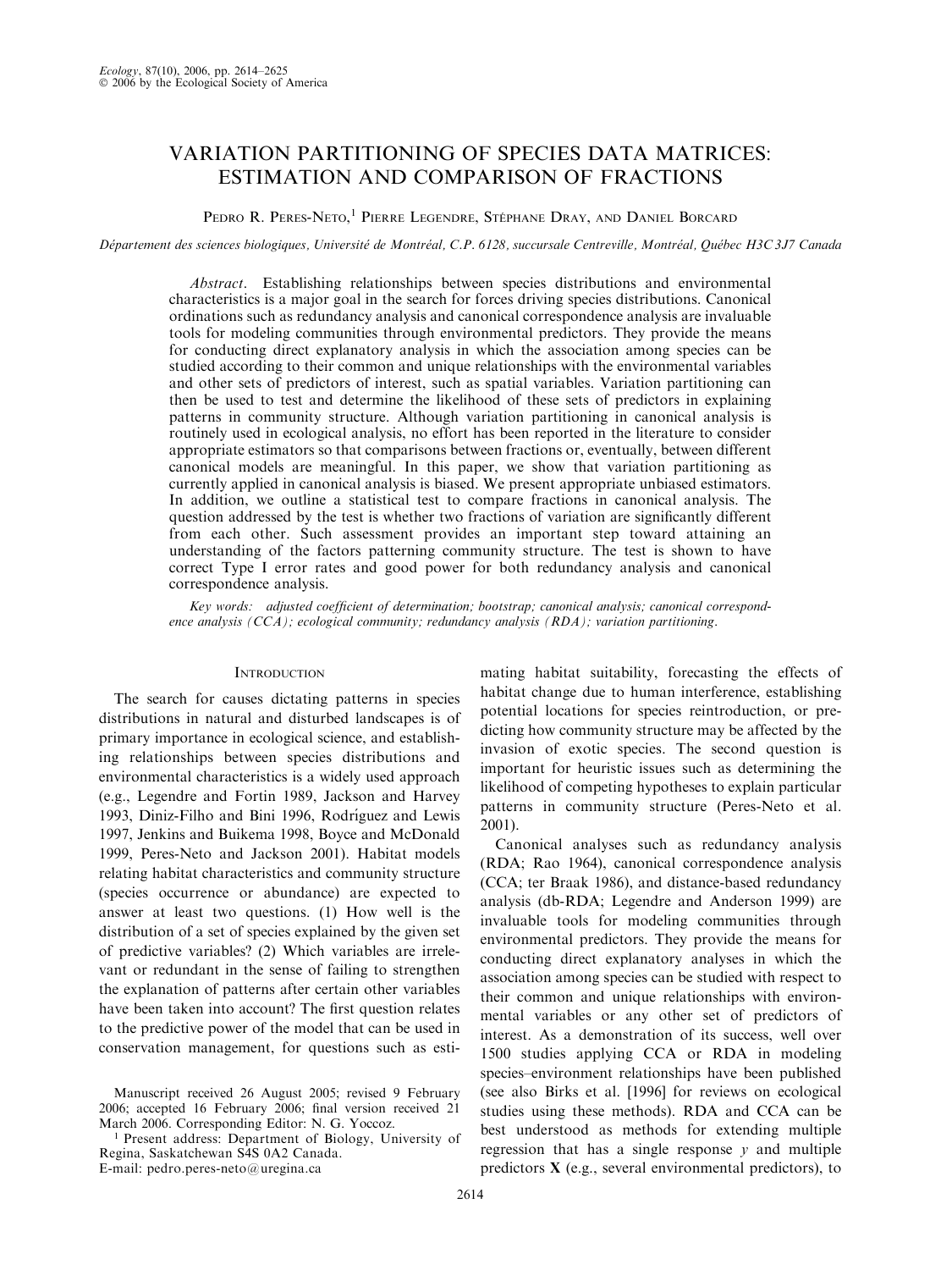

FIG. 1. Variation partitioning scheme of a response variable Y between two sets of predictors  $X$  (e.g., environmental factors) and W (e.g., spatial predictors). The total variation in Y is partitioned into four fractions as follows: (1) fraction [a + b + c] based on both sets of predictor matrices  $[X, W]$  ([a + b + c] =  $R_{Y|X,W}^2$ ); (2) fraction [a + b] based on matrix X ([a + b] =  $R_{Y|X}^2$ ); (3) fraction [b + c] based on matrix **W** ([b + c] =  $R_{Y|W}^2$ ); (4) the unique fraction of variation explained by **X**, [a] = [a + b + c] - [b + c]; (5) the unique fraction of variation explained by W,  $[c] = [a + b + c] - [a + b]$ ; (6) the common fraction of variation shared by X and W, [b]  $=[a + b + c] - [a] - [c]$ ; and (7) the residual fraction of variation not explained by **X** and **W**,  $[d] = 1 - [a + b + c]$ .

multiple regression involving multiple response variables Y (e.g., several species) and a common matrix of predictors X. It follows that the percentage of variation of the response matrix explained by the predictor matrix (hereafter referred to as the redundancy statistic, or simply  $R_{\text{Y}|X}^2$  following Miller and Farr 1971) is the canonical equivalent of the regression coefficient of determination,  $R^2$ .

In multiple regression analysis, we can apply variation partitioning (also known as commonality analysis; Kerlinger and Pedhazur 1973) to identify common and unique contributions to model prediction and hence better address the question of the relative influences of the groups of independent variables considered in the model (Mood 1969). When partitioning variation is used in regression analysis, independent variables are grouped into sets representing broad factors. In that context, variation partitioning is more suitable than analyzing the individual contributions of regressors via their partial correlation coefficients. In this approach, the total percentage of variation explained by the model  $(R<sup>2</sup>)$  is partitioned into unique and common contributions of the sets of predictors (Fig. 1). For example, variation partitioning for RDA or CCA using two sets of predictors  $(X \text{ and } W)$  is straightforward as it is based on three canonical analysis (Fig. 1). The first one uses both sets of predictors  $[X,W]$ , the second only  $X$ , and the last one only W. All remaining fractions of the partitioning can be obtained by simple subtractions (Fig. 1). Note that the shared variation ([b], Fig. 1) may be negative due to suppressor variables (i.e., a regressor having low, close to zero, correlation with the response variable and a correlation with another regressor, which in turn is correlated with the response variables; see Azen and Budescu [2003] for more details) or due to two strongly correlated predictors with strong effects on y of opposite signs (one positive and the other negative; Legendre and Legendre 1998: Section 10.3.5). Variation partitioning based on two sets of predictor matrices was introduced to canonical analysis by Borcard et al. (1992) and Borcard and Legendre (1994), later was extended to three or more sets of predictor matrices (Anderson and Gribble 1998, Cushman and McGarigal 2002, Økland 2003), and is now routinely used in direct gradient analysis.

Although canonical analysis and variation partitioning may provide a robust approach for understanding the relative influence of different ecological factors driving community assembly, judging the importance of a factor solely on the basis of its proportional unique contribution is not as straightforward as currently performed. The statistical bias related to estimating a population  $\rho^2$  based on a sample  $R^2$  is a well-recognized problem (Zar 1999), as sample estimates tend, on average, to be larger than  $\rho^2$ . The bias is influenced by both the number of independent variables in the model and sample size (Kromrey and Hines 1995). Terms such as adjustment and ''shrinkage'' refer to the fact that a sample-estimated  $R^2$  needs to be reduced in order to provide a more accurate estimate of  $\rho^2$ . By taking into account the appropriate degrees of freedom, the adjustment provides a way of comparing models with different numbers of predictors (e.g., model selection) and sample sizes. Given that  $R^2$  and  $R_{Y|X}^2$  are intrinsically related, the bias observed in multiple regression also exists in canonical analysis. Although variation partitioning in canonical analysis is routinely used in ecological analysis, no effort has been reported in the literature to consider appropriate estimators so that comparisons between fractions or eventually between different canonical models are meaningful. Specifically, our objective is twofold: (1) to provide adjustments for the bias in sample  $R_{\text{Y}|X}^2$ , and (2) to outline a statistical test to contrast partial effects in canonical analysis (i.e., compare fractions of variation).

### REDUNDANCY STATISTIC IN CANONICAL ANALYSIS

Here we present the formulation of the  $R_{Y|X}^2$  statistic used in canonical analysis applied to species data matrices. In the case of RDA,  $R_{Y|X}^2$  is calculated as follows:

$$
R_{\mathbf{Y}|\mathbf{X}}^2 = \frac{\text{trace}(\hat{\mathbf{Y}}'\hat{\mathbf{Y}})}{\text{trace}(\mathbf{Y}_{\text{cent}}'\mathbf{Y}_{\text{cent}})}
$$
  
= 
$$
1 - \frac{\text{trace}[(\mathbf{Y}_{\text{cent}} - \hat{\mathbf{Y}})'(\mathbf{Y}_{\text{cent}} - \hat{\mathbf{Y}})]}{\text{trace}(\mathbf{Y}_{\text{cent}}'\mathbf{Y}_{\text{cent}})}
$$
(1)

where  $\mathbf{\hat{Y}} = \mathbf{X}(\mathbf{X}'\mathbf{X})^{-1}\mathbf{X}'\mathbf{Y}_{\text{cent}}$  represents the matrix of predicted values. Note that this is identical to calculating predicted values for individual multiple regressions of each column of Y on X;  $Y_{cent} = (I - P)Y$  is matrix Y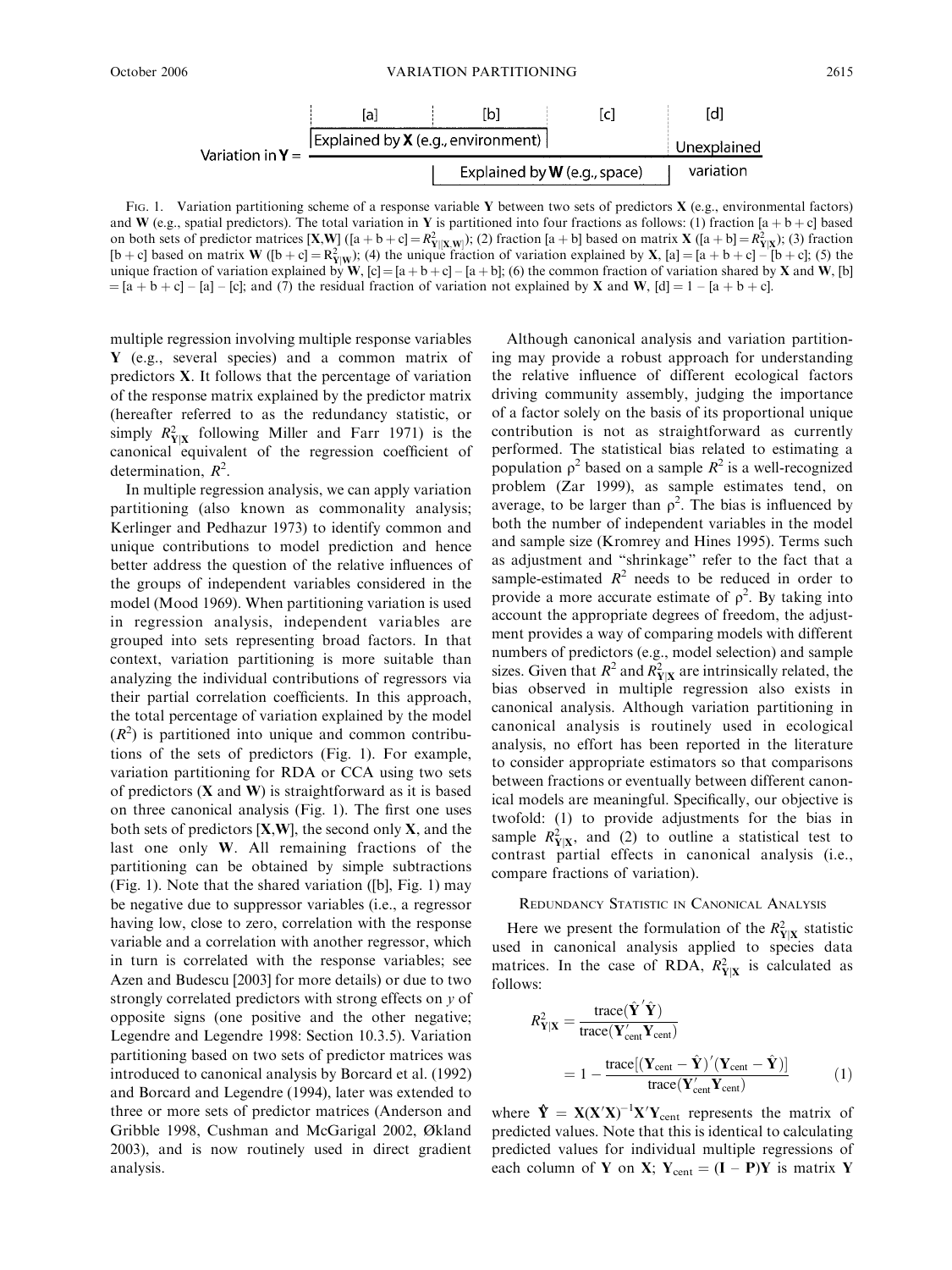centered by column means (i.e., column means  $= 0$ ). I is an  $(n \times n)$  identity matrix and **P** is a  $(n \times n)$  matrix with all elements  $= 1/n$ ; *n* refers to the number of sampling units. Matrix X can be either centered or standardized (column means  $= 0$  and column variances  $= 1$ ).

The definition of  $R_{Y|X}^2$  presented here is the one used in ecological applications; it is called the RDA trace statistic in the Canoco program, Version 4.5 (ter Braak and Smilauer 2002) and the proportion of explained variation in Legendre and Legendre (1998). This definition is different from the one in redundancy analysis as used in behavioral research (Dawson-Saunders 1982, Lambert et al. 1988) where the response variables are standardized rather than centered prior to analysis. In that case, the  $R_{Y|X}^2$  is simply the mean of the  $R<sup>2</sup>$  statistics computed for each individual multiple regression of each column of Y on matrix X (Miller 1975). In ecological analysis the species are centered and not standardized, so  $R_{\text{Y}|X}^2$  is a weighted mean of the  $R^2$  of individual models with weights proportional to the species variances divided by the total variance. The same definition based on a weighted mean applies to CCA, and for the sake of brevity we present the  $R_{Y|X}^2$  used in CCA in Appendix A.

### AN ADJUSTED REDUNDANCY STATISTIC FOR CANONICAL ANALYSIS—THE CONTINUOUS CASE

Our first task was to determine whether adjustments for the multiple coefficient of determination  $(R_{\text{adj}}^2)$ developed for a single response variable could also be applied to the canonical  $R_{Y|X}^2$ . Dawson-Saunders (1982) has shown that Ezekiel's adjustment (1930), commonly used in the case of multiple regressions (Legendre and Legendre 1998, Zar 1999), is appropriate for the case where response variables are standardized prior to analysis. Ezekiel's formulation applied to canonical analysis based on centered values is as follows:

$$
R_{(\mathbf{Y}|\mathbf{X})\text{adj}}^{2} = 1 - \frac{n-1}{n-p-1} (1 - R_{\mathbf{Y}|\mathbf{X}}^{2})
$$
  
= 
$$
1 - \frac{\text{trace}[(\mathbf{Y}_{\text{cent}} - \hat{\mathbf{Y}})(\mathbf{Y}_{\text{cent}} - \hat{\mathbf{Y}})]/(n-p-1)}{\text{trace}(\mathbf{Y}_{\text{cent}}^{2}\mathbf{Y}_{\text{cent}})/(n-1)}
$$
(2)

where  $n$  is the sample size,  $p$  is the number of predictors, and  $R_{\text{Y}|X}^2$  is the sample estimation of the  $\rho_{\text{Y}|X}^2$ .

Since fractions of variation represent redundancy statistics, they also need to be adjusted. Fractions  $[a + b]$ + c], [b + c], and [a + b] can be adjusted directly, leading to  $[a + b + c]_{\text{adj}}$ ,  $[b + c]_{\text{adj}}$ , and  $[a + b]_{\text{adj}}$ . The individual fractions  $[a]_{\text{adj}}$ ,  $[b]_{\text{adj}}$ ,  $[c]_{\text{adj}}$ , and  $[d]_{\text{adj}}$  have to be calculated by appropriate subtractions based on  $[a + b]$ + c]<sub>adj</sub>,  $[b + c]_{\text{adj}}$ , and  $[a + b]_{\text{adj}}$ .

We conducted a Monte Carlo study equivalent to the one used by Kromrey and Hines (1995) who assessed the accuracy of different methods for adjusting sample  $R^2$  in the univariate multiple regression case. The first step was to generate large population matrices (200 000 individ-

uals) with known  $\rho_{Y|X}^2$  and then draw a large number of samples with replacement from these populations and calculate  $R_{\text{Y}|X}^2$  and  $R_{(\text{Y}|X)$  adj for each sample. We decided to use large generated populations instead of standard protocols such as generating samples using established correlation matrices (see Peres-Neto et al. 2003 for an example) or by defining the  $\rho^2$  as in the method introduced by Cramer (1987). The reason is that these previously used methods are capable of generating population values only for continuous variables; hence we cannot generate species-like data (e.g., abundance) where some sites are occupied (values  $> 0$ ) and others are not (values  $= 0$ ).

We started with a real data set comprised of stream fish communities of a watershed in eastern Brazil (Peres-Neto 2004). A total of 27 species and six environmental variables were considered. The first step was to calculate individual slopes between the species and the environmental variables (slopes are presented in Appendix B: Table B1). Slopes were calculated on the centered species and environmental matrices and used as the basis for our simulation study. The next step was to generate a matrix X containing six random normally distributed variables  $\mathcal{N}(0,1)$  with 200 000 observations (rows). The columns of  $X$  were then standardized (i.e., mean = 0 and variance = 1). Then, a data matrix Y was generated as:  $Y = XBmlt + E$ , where B (Appendix B: Table B1) is a  $(6 \times 27)$  matrix containing the slopes for each species on each environmental variable; mlt is a multiplication factor used to reduce the slopes so that we can manipulate them to attain the desirable  $R_{Y|X}^2$ values. The multiplication factor will be given for each simulated population. E represents a  $(200\,000 \times 27)$ matrix containing  $\mathcal{N}(0,1)$  deviates. The last step was to calculate the  $\rho_{Y|X}^2$  based on the generated **X** (200 000  $\times$ 6) and Y (200 000  $\times$  27) matrices. Since all slopes were different from zero, all predictors were active in the sense that they all contributed to the explanation of matrix Y.

### Assessing the accuracy of  $R_{(\textbf{Y}|\textbf{X})\text{adj}}^2$  using a single set of predictors (canonical analysis)

The first set of simulations considered the simplest case of matrices X and Y made of continuous data; abundance-like data will be considered later. In the two sets of simulations, we considered the influence of random predictors by manipulating the number of random  $\mathcal{N}(0,1)$  variables added to the set of true predictors  $X$ , as well as the sample size  $n$ . Two populations with  $\rho_{Y|X}^2 = 0.2007$  (mlt = 0.0004) and  $\rho_{Y|X}^2$  = 0.6105 (mlt = 0.001) were considered. In the first set of simulations, 1000 samples of 100 observations each were randomly drawn from the population  $[Y,X]$ and a certain number of random  $N(0,1)$  variables were added to the sample X. In the second experiment, 1000 samples with varying numbers of observations were randomly drawn and no random predictors were added to the model. Fig. 2 presents the results of the two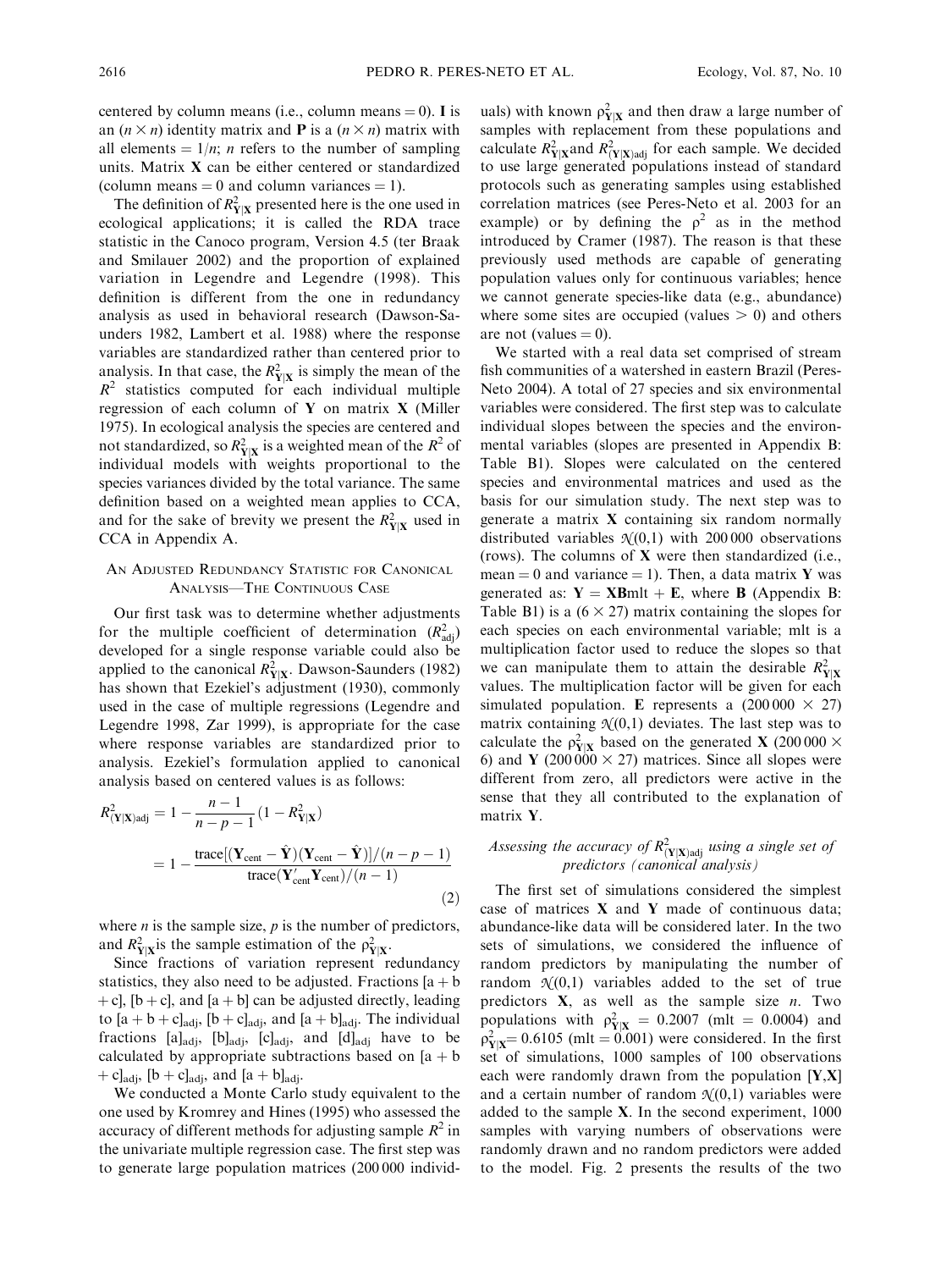

Fig. 2. The influence of null predictors and sample size on the sample mean  $R_{Y|X}^2$  (solid symbols) and the mean adjusted  $R_{(Y|X)adj}^2$  (open symbols) considering two RDA populations with normally distributed data. Tri  $R_{Y|X}^2 = 0.608$ , whereas circles represent samples from a population  $R_{Y|X}^2 = 0.201$ . Horizontal lines represent population values. In the case of the influence of the number of null predictors (left panel), samples were based on 100 observations, whereas in the case of the influence of sample size (right panel), no null predictor was added to the model.

simulations; each point in the graphs represents mean values of sample  $R_{Y|X}^2$  and  $R_{(Y|X)\text{adj}}^2$  based on 1000 random pairs of matrices  $[Y,X]$ . It is evident from these two simulations that the sample  $\rho_{Y|X}^2$  statistic is highly biased and that  $R_{(Y|X) \text{adj}}^2$  is a much more accurate estimator of the  $R_{Y|X}^2$ . Results (Fig. 2) show that adjusted statistics are always to be preferred to  $R_{Y|X}^2$  sample values.

### Assessing the accuracy of  $R_{(\textbf{Y}|\textbf{X})\text{adj}}^2$  on variation partitioning (partial canonical analysis)

We conducted a second set of simulations to test whether  $R_{(Y|X)\text{adj}}^2$  also performed well in variation partitioning in canonical analysis involving three data matrices  $[Y, X, W]$ . The method used for generating population matrices was basically the same, except that we considered the case where predictors have a certain level of correlation between matrices X and W. In order to generate populations having predictors  $X$  and  $W$  with a given level of correlation (i.e.,  $[b] > 0$ ), the following procedure was applied. (1) Generate a matrix XW containing 12 random normally distributed variables  $\mathcal{N}(0,1)$  with 200000 observations. As before, the columns of matrix XW were standardized. (2) Generate a  $(12 \times 12)$  correlation matrix where all cross-correlation values were 0.1. Next, decompose the correlation matrix using Cholesky decomposition. Finally, post-multiply the upper-triangular matrix resulting from the matrix factorization by the matrix  $XW$  of step 1. (3) The matrix of population slopes  $B_{XW}$  (12  $\times$  27) is constructed by assembling two slope matrices **B** ( $6 \times 27$ ) (Appendix B:

Table B1). Each one was multiplied by a different multiplication factor, mlt (i.e.,  $B_{XW} = [Bmlt_X Bmlt_W]$ ), so that the relative contributions of  $X$  and  $W$  to the generated Y are different. (4) As before, a data matrix Y was generated as:  $Y = XWB_{XW} + E$ . The first six columns of matrix XW were used to represent matrix X and the last six columns became matrix W. The population was then represented by juxtaposing the three pertinent matrices as [Y,X,W].

Simulations were also done to evaluate the influence of random predictors and the sample size. Population fractions based on mlt<sub>X</sub> = 0.0004 and mlt<sub>W</sub> = 0.0003 were as follows:  $[a + b + c] = 0.3968$ ,  $[a + b] = 0.3001$ , [b  $|+ c| = 0.2243$ ,  $[a] = 0.1725$ ,  $[b] = 0.1276$ ,  $[c] = 0.0967$ , and  $[d] = 0.6032$ . Matrix X contributed to Y with a larger portion of the variation in the population  $(30.01\%)$  than **W**  $(22.43\%)$ , and fraction [b] explained 12.76% of the variation in the population. In the third series of simulations, 1000 samples of 100 observations each were drawn from the population  $[Y, X, W]$ , and random  $\mathcal{N}(0,1)$  variables were added to the sample matrix W. In the fourth set of simulations, 1000 samples of a varying numbers of observations were drawn. No random predictors were added to the model. Fig. 3 presents the variation partitioning results from these two last simulations. Each fraction represents mean values of sample fractions and adjusted sample fractions based on the 1000 samples. It is obvious from these results that sample fraction estimates (left panels) are highly biased whereas adjusted fractions (right panels) are much more accurate estimators of the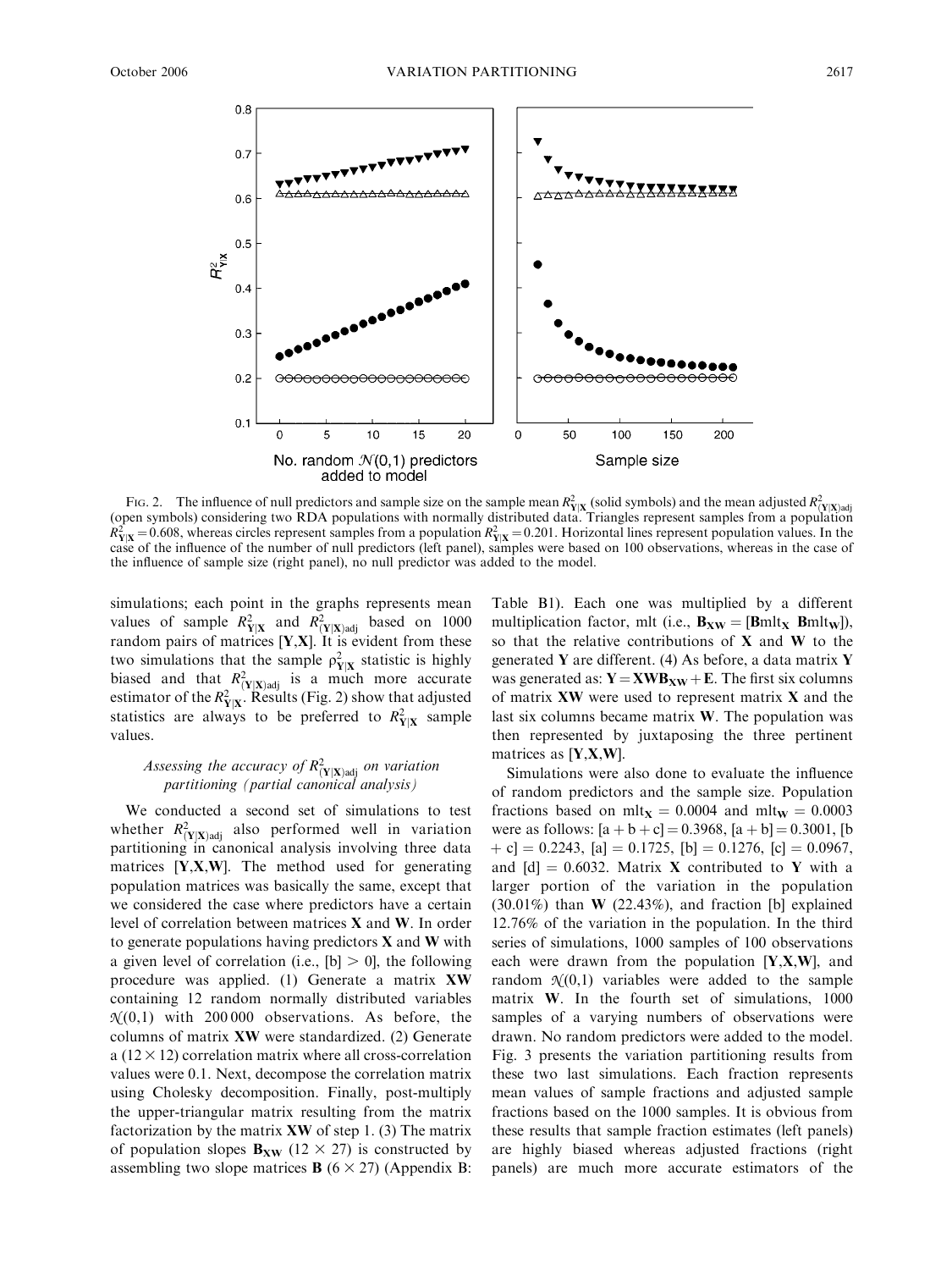

FIG. 3. The influence of null predictors and sample size on fraction estimation in RDA variance partitioning, considering normally distributed data. Left panels, sample  $R_{Y|X}^2$ , right panels, adjusted  $R_{(Y|X)$ <sub>adj</sub>. In the case of the influence of the number of null predictors (upper panels), samples were based on 100 observations, whereas in the case of the influence of sample size (lower panels), only active predictors were used (i.e., no null predictor was added to the model). In that case, all predictors in X were active, whereas in W a mix of active and null predictors was found. The sequence is [a], [b], [c], [d] from bottom to top of each panel.

population values. Although the population fraction [a] is larger than [c], the addition of random variables to matrix W offset the differences in sample fractions without adjustment, demonstrating clearly the need for an adjustment to obtain correct estimates of the importance of each matrix to the model.

### ADJUSTED REDUNDANCY STATISTIC FOR THE DISCRETE ABUNDANCE CASE

In the previous section, we considered the case of continuous variables as they represented the case where we expected a direct match between the multiple regression  $R^2$  and the redundancy statistic  $R_{Y|X}^2$ . How-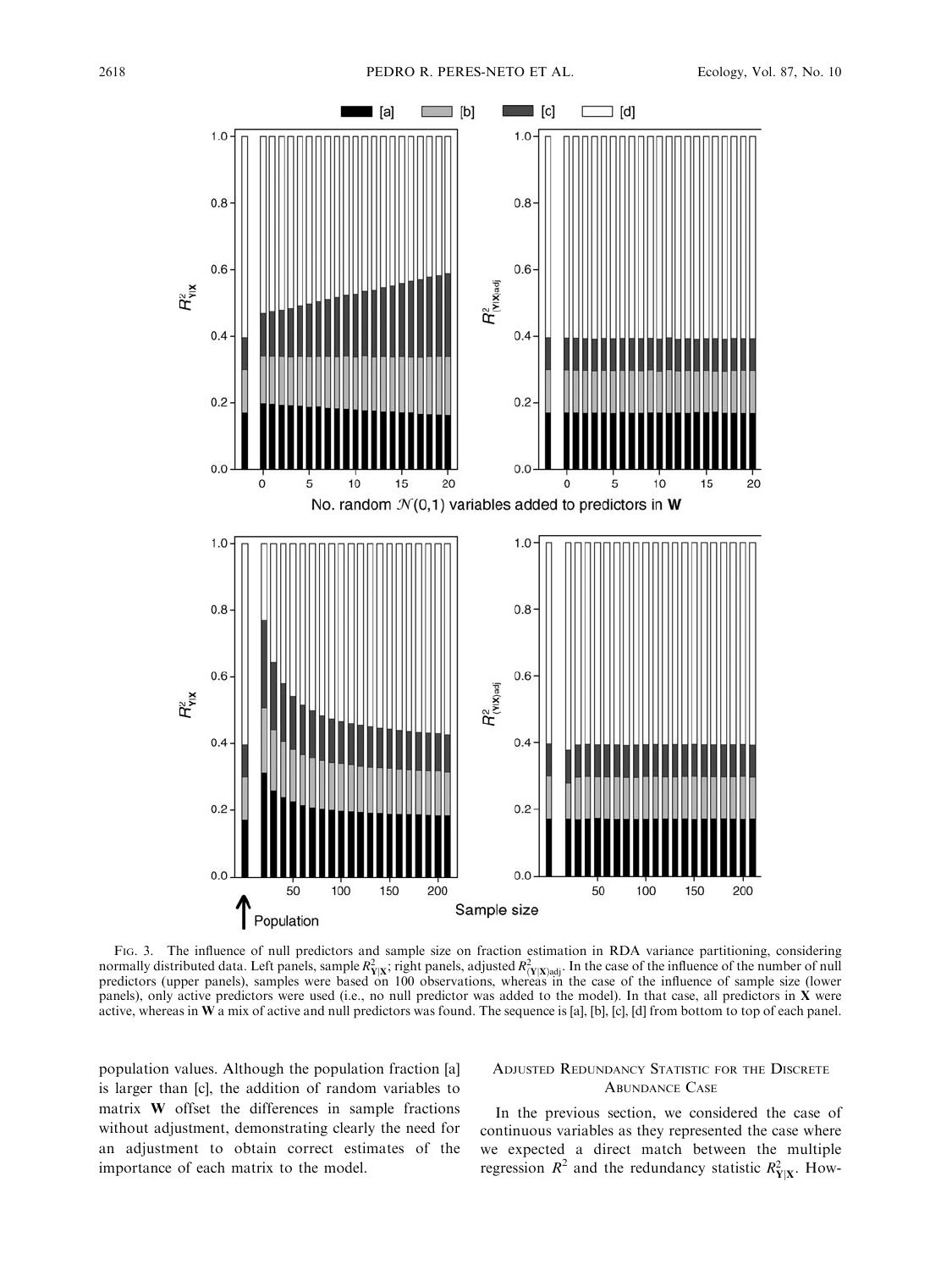

Fig. 4. The influence of null predictors and sample size on the sample mean  $R_{Y|X}^2$  and the adjusted mean  $R_{(Y|X)adj}^2$  considering an RDA population ( $R_{Y|X}^2 = 0.2089$ ) with abundance-like dependent variables. Solid represent adjusted values. Horizontal lines represent population values.

ever, ecologists are most interested in the case where response variables are counts of species abundances, which are discrete and also generally overdispersed and zero inflated (Martin et al. 2005). In order to generate discrete and zero inflated data, we transformed a simulated population matrix **Y** as follows:  $Y' = [y'_{ij}]$  $exp(1.2(y_{stdii} - 0.5))$ . Once generated, matrix Y was first standardized into  $Y_{std}$  so that a variance value of 1.2 could be applied; subtracting 0.5 from the data provided a greater number of zeros (absences; the generated matrices contained roughly 47% zeros). The values  $y'_{ij}$ were then rounded to the lower integer to generate  $Y'$ . A similar protocol was applied in Legendre et al. (2005). We performed simulations similar to those reported in the previous section, this time using population matrices  $Y'$ . We started by investigating the case of RDA. In order to generate Y, a value mlt =  $0.0011$  was necessary to generate a  $\rho_{Y|X}^2 = 0.2089$ , which is close to the value generated in the first set of simulations (see An adjusted redundancy statistic for canonical analysis—the continuous case). Fig. 4 shows the results as a function of the number of random variables added to sample predictor matrices  $X$  and the sample size. As before, in the case of random predictors, 100 observations were considered. Although the adjusted values provided better estimates than the sample  $R_{Y|X}^2$ , the estimates were quite biased when compared to the  $\rho_{Y|X}^2$ .

Next we investigated the effect of species transformations in the estimates prior to RDA. We used the Hellinger transformation (Legendre and Gallagher 2001) as follows:

$$
\mathbf{H} = [h_{ij}] = \begin{bmatrix} \frac{y'_{ij}}{\sum_{j=1}^{k} y'_{ij}} \end{bmatrix}
$$
 (3)

where  $h_{ij}$  is the transformed abundance  $y'_{ij}$  of species j at site  $i$ , and  $k$  is the total number of species across all replicates. The use of Hellinger-transformed data prior to performing RDA is equivalent to a distance-based redundancy analysis (db-RDA; Legendre and Anderson 1999) based on Hellinger distance. In the present simulations, the Hellinger-transformed population matrix  $H$  was used instead of Y'. Two Hellingertransformed population data sets with  $\rho_{\text{H}|X}^2 = 0.2071$ (mlt = 0.0007) and  $\rho_{\text{H}|X}^2 = 0.6099$  (mlt = 0.0500) were generated. Contrary to RDA on raw species abundance-like data (Fig. 4), the Hellinger transformation produced much more accurate estimates of  $R_{\text{H}|\text{X}}^2$ regarding both sample size and number of random predictors added to the sample matrices (see Appendix C: Fig. C1). The same conclusions were attained when considering variation partitioning as results showed identical patterns as the ones depicted in Fig. 3 for the continuous case (see Appendix C: Fig. C2). Thus, for continuous response variables, Ezekiel's adjustment to RDA  $R^2$  gives quite accurate values, and for the discrete zero inflated data with many zeros (as simulated here), Ezekiel's adjustment using Hellingertransformed data (i.e., db-RDA on Hellinger distance) is appropriate.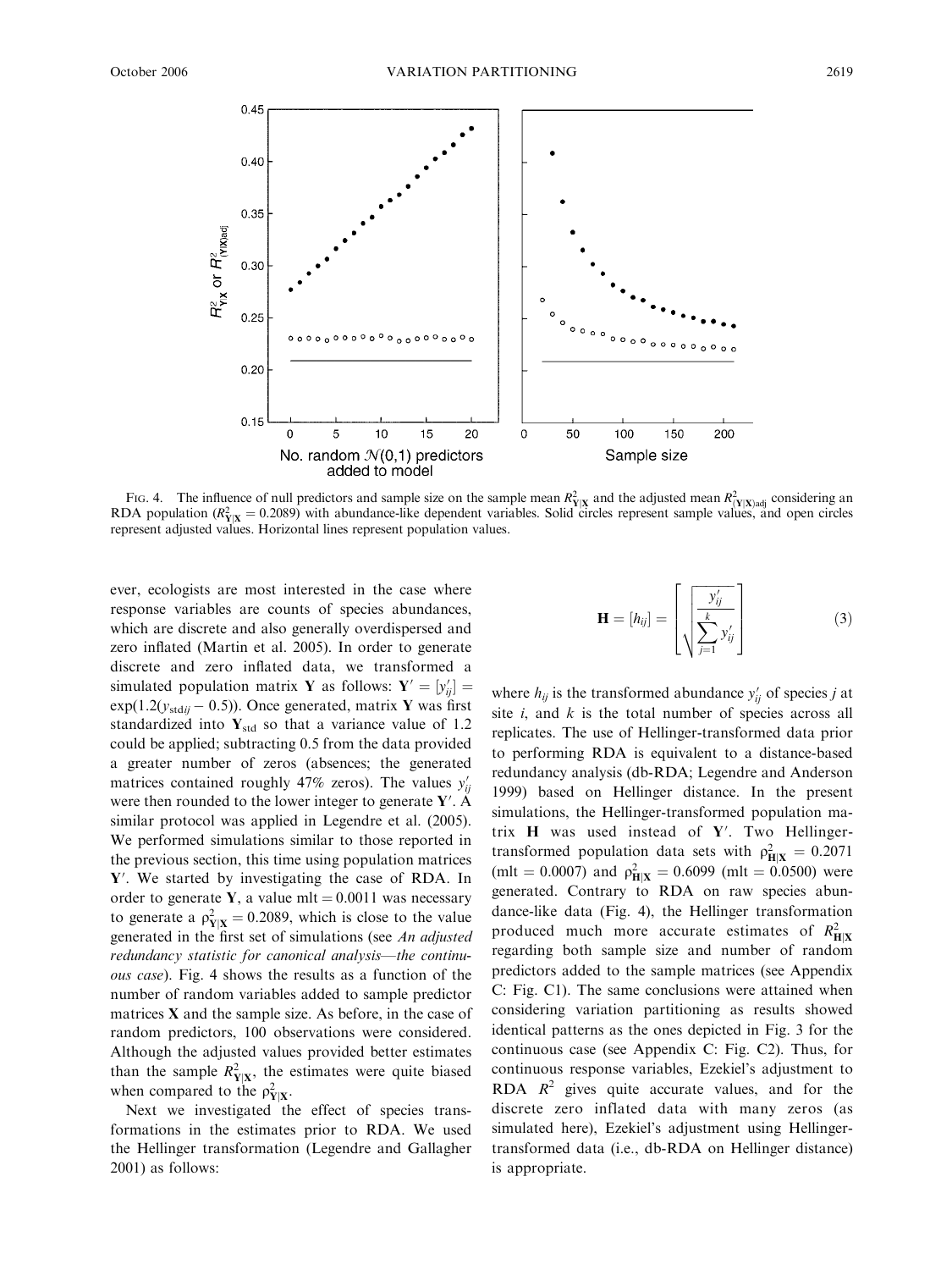

Fig. 5. The influence of null predictors and sample size on the sample mean  $R_{\text{CCA}|X}^2$  (circles), the mean adjusted  $R_{\text{adj}}^2$  (squares), and the permutation-based adjusted  $R_{\text{adj}}^2$  (triangles) considering two CCA based on 100 observations, whereas in the case of the influence of sample size (right panels), only active predictors were used (i.e., no null predictor was added to the model).

#### THE CASE OF CCA AND A PERMUTATIONAL FORM OF ADJUSTMENT

Here we present the results of simulations using CCA. As in the two previous sections, we assessed the influence of sample size and number of random predictors added to the model. In the case of random predictors, sample sizes of 100 observations were drawn. Two CCA populations with  $\rho_{\text{CCA}|X}^2 = 0.2128$  (mlt = 0.0011) and  $\rho_{\text{CCA}|X}^2 = 0.6101 \text{ (mlt} = 0.0490)$  were considered. As in the preceding section, values in matrix Y were transformed into abundance-like values  $(Y')$  after generation and prior to CCA. Ezekiel's adjustments did improve the large bias obtained when using unadjusted  $R^2$  with CCA; however they were still quite inaccurate, especially for the population having  $\rho_{\text{CCA}|X}^2 = 0.2128$  (Fig. 5). We propose a new type of adjustment based on the definition of Ezekiel's formulation. Ezekiel's adjustment is based on the idea that, in regression models, a random predictor explains, on average, under random sampling variation,  $1/(n - 1)$  of the variation in the response variable. Hence  $p$  random predictors explain, on average, under random sampling variation,  $p/(n-1)$  of the variation. The adjustment can be rewritten as

$$
R_{(\mathbf{Y}|\mathbf{X})\text{adj}}^2 = 1 - \frac{n-1}{n-p-1} (1 - R_{\mathbf{Y}|\mathbf{X}}^2)
$$

$$
= 1 - \frac{1}{1 - \frac{p}{n-1}} (1 - R_{\mathbf{Y}|\mathbf{X}}^2).
$$
(4)

Note that when  $R_{\mathbf{Y}|\mathbf{X}}^2$  equals  $p/(n-1)$ ,  $R_{(\mathbf{Y}|\mathbf{X})\text{adj}}^2$  equals zero. In CCA, because a weighted multiple regression is used (see Appendix A), the average  $R_{\text{CCA}|X}^2$  expected by chance is unknown. We propose that this may be estimated for a given situation using a permutation procedure. The new adjustment hereafter referred to as  $R_{\text{perm}}^2$  substitutes  $p/(n-1)$  in Eq. 4 by an empirical estimate of the value expected under chance alone estimated as follows: (1) randomly permute entire rows of data matrix X (i.e., no substantial difference was found if regressors were permuted separately), leading to  $X_{\text{perm}}$ ; (2) Calculate  $R_{\text{CCA}|X}^2$  for a CCA based on  $X_{\text{perm}}$ ; (3) repeat steps 1 and 2  $m$  times (in this study we used  $m$  $=$  1000); (4) calculate the mean  $\overline{\mathbf{X}}_{\text{perm}}$  across all 1000  $R_{\text{CCA}|X}^2$  obtained under permutation in step 3. The proposed adjustment is then simply

$$
R_{\text{perm}}^2 = 1 - \frac{1}{1 - \overline{\mathbf{X}}_{\text{perm}}}(1 - R_{\text{CCA}|X}^2). \tag{5}
$$

The correction provides improved estimations in comparison to Ezekiel's adjustment (Fig. 5). The CCA code used here can be used on matrices containing huge number of observations (200 000 observations or more; see Supplement 1 code for CCA) and may be useful for researchers interested in analyzing large data sets.

#### TESTING THE DIFFERENCE BETWEEN FRACTIONS

Although the adjustment of fractions is an important step toward achieving unbiased canonical models, there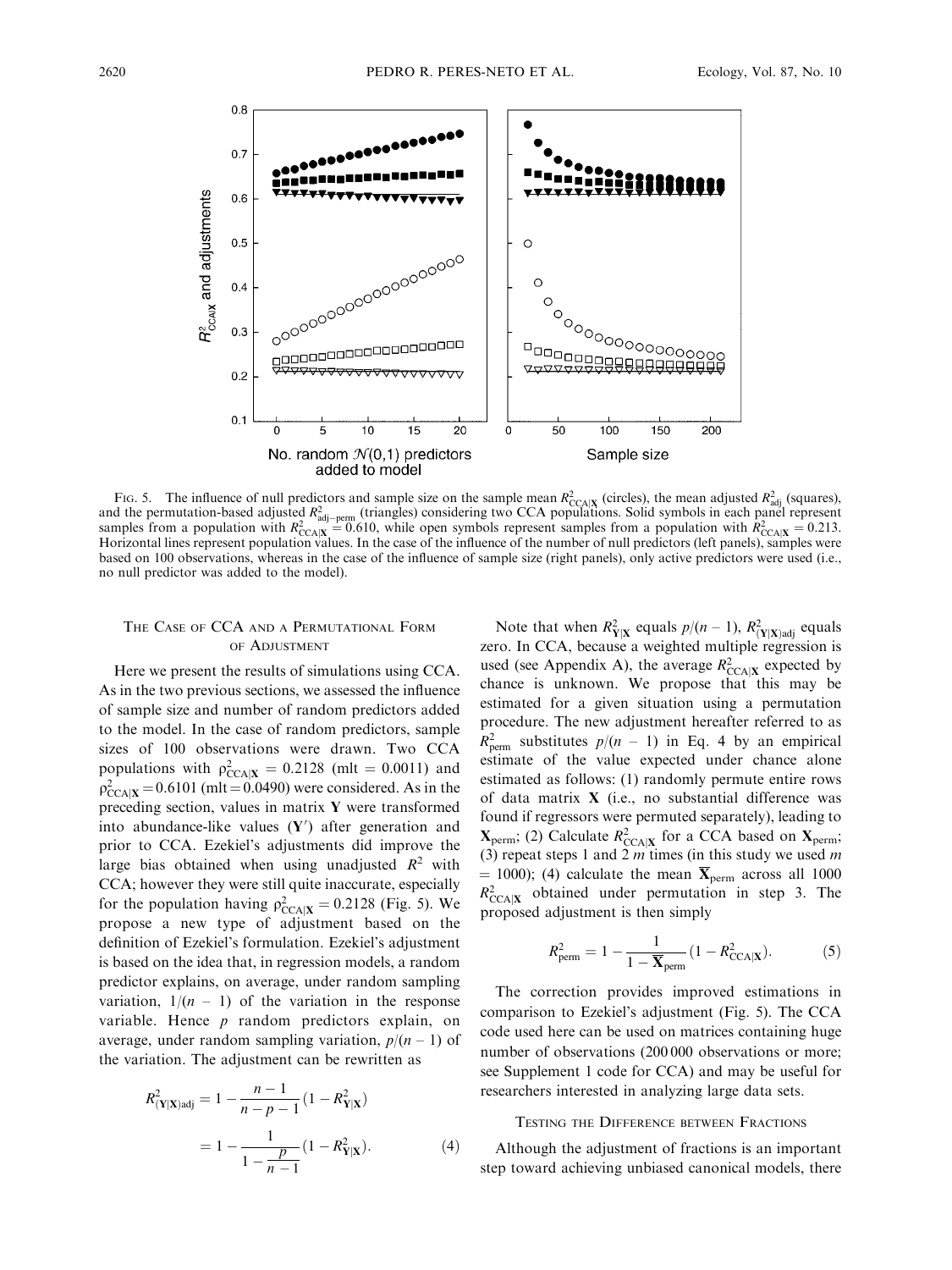remains the question of whether the influences of two or more groups of predictors (factors), after adjustments, are significantly different. Methods for testing the significance of fractions are well established in the literature as in Legendre and Legendre (1998:608–612). However, one aspect that has not been addressed yet is whether two fractions, say [a] and [c], come from the same statistical population of explained fractions of variation and that they only differ by sampling variation. Such an assessment would provide an important step toward attaining an understanding of the factors patterning community structure. For instance, do environmental factors explain more variation than spatial patterning? In this section, we propose a method for testing for the difference between fractions in canonical variation partitioning. The test proposed here is based on a bootstrap procedure for empirically constructing sampling distributions reflecting the differences between adjusted  $R_{Y|X}^2$ . The use of bootstrapping as means of adjustment in multiple regressions has been advocated by Kromrey and Hines (1995), but our proposed bootstrap procedure provided a much better estimate than the one proposed by them. The proposed procedure for RDA is as follows.

(1) Compute the RDA residuals based on the original sample for fractions  $[a + b]$  and  $[b + c]$ :

$$
\mathbf{E}_{\mathbf{X}} = \mathbf{Y}_{cent} - \mathbf{X} \mathbf{B}_{\mathbf{X}} \qquad \mathbf{E}_{\mathbf{W}} = \mathbf{Y}_{cent} - \mathbf{W} \mathbf{B}_{\mathbf{W}} \qquad (6)
$$

where  $\mathbf{E}_\mathbf{X}$  and  $\mathbf{E}_\mathbf{W}$  are  $(n \times k)$  matrices of residuals related to the matrix of predictors **X** (i.e.,  $[a + b]$ ) and **W** (i.e.,  $[b + c]$ ), respectively; *n* is the number of sites and *k* is the number of species.  $B_X$  and  $B_W$  are the matrices of slopes for the predictors in  $X$  and  $W$ , respectively, and can be calculated simply as:  $B_X = (X'X)^{-1}X'Y_{cent}$ ;  $B_W =$  $(W'W)^{-1}W'Y_{cent}$ . Note that X and W can be either centered or standardized.

(2) Rescale each column of matrices  $E_X$  and  $E_W$  as

$$
\mathbf{E}_{\mathbf{X}\text{-}sol} = \sqrt{n/(n - p_{\mathbf{X}})} \mathbf{E}_{\mathbf{X}}
$$

$$
\mathbf{E}_{\mathbf{W}\text{-}sol} = \sqrt{n/(n - p_{\mathbf{W}})} \mathbf{E}_{\mathbf{W}}
$$
(7)

where  $p_X$  and  $p_W$  are the number of predictors in matrices X and W, respectively. Residuals are scaled in this fashion so that the average squared residuals in the bootstrap sample has expectation  $\sigma^2$  (Wu 1986; i.e., **E** =  $[e_j] \sim \text{IID}(0, \sigma^2 I)$ ) where **I** is a  $(n \times 1)$  vector of 1's).

(3) Resample entire rows from the matrix of joint residuals  $[E_{\text{X-scl}}, E_{\text{W-scl}}]$  with replacement, so that the bootstrapped sample is consistent with the original dimensions of the data matrices leading to  $E_{\text{X-body}}$  and  $E_{W\text{-boot}}$ . Matrices of residuals were juxtaposed during the bootstrap sampling to make sure that the same rows were randomly chosen in  $E_{X-scl}$  and  $E_{W-scl}$ , hence maintaining the covariance among predictors in  $X$  and W during resampling.

(4) Calculate bootstrapped Y data tables based on matrices  $X$  and  $W$  as the sum of original fitted values plus bootstrapped residuals:

$$
Y_{X\text{-boot}} = XB_X + E_{X\text{-boot}}
$$
  

$$
Y_{W\text{-boot}} = WB_W + E_{W\text{-boot}}.
$$
 (8)

(5) Calculate fitted values based on the centered values of each set:

$$
\hat{\mathbf{Y}}_{\mathbf{X}\text{-boot}} = \mathbf{X}\mathbf{B}_{\mathbf{X}}(\mathbf{I} - \mathbf{P})\mathbf{Y}_{\mathbf{X}\text{-boot}} \n\hat{\mathbf{Y}}_{\mathbf{W}\text{-boot}} = \mathbf{W}\mathbf{B}_{\mathbf{W}}(\mathbf{I} - \mathbf{P})\mathbf{Y}_{\mathbf{W}\text{-boot}}.
$$
\n(9)

Bootstrapped adjusted  $R_{Y|X}^2$  based on each set of predictors were calculated as shown in Eq. 10 (at bottom of page).  $R_{(Y|X) \text{adj-bool}'}^2$  was calculated in the same way by replacing  $\mathbf{Y}_{\mathbf{X}\text{-boot}} - \hat{\mathbf{Y}}_{\mathbf{X}\text{-boot}}$  by  $\mathbf{Y}_{\mathbf{W}\text{-boot}}$  $\hat{Y}_{W\text{-boot}}$ . Note that the total sum of squares (TSS = trace( $\mathbf{Y}_{\text{cent}}'\mathbf{Y}_{\text{cent}}$ )) in Eq. 10 was divided by *n* instead of  $(n - 1)$  as in Eq. 2. Our decision was based on the fact that the maximum likelihood estimator of TSS provided better adjusted estimates under bootstrap (see Appendix D).

(6) Repeat steps  $3-5$  m times ( $m = 1000$  in this study). For each bootstrap replicate, calculate the difference between the two adjusted estimates as  $D_i = R_{(Y|X)\text{adj} \text{-}boot}^2$  $-R^2_{(Y|W) \text{adj-boor}'}$ . Then, using all bootstrapped  $D_i$  values, build a confidence interval for the differences between adjusted fraction values. There are a number of procedures for estimating confidence intervals (Manly 1997); we used the percentile method (Manly 1997:39). First,  $D_i$  values were ordered in ascending order, then we identified the  $D_i$  values that occupied the  $\alpha m/2$ -th and (1)  $-\alpha/2$ )*m*-th values in the sorted list, which were then used as confidence limits estimates. Both  $\alpha m/2$  and  $(1 - \alpha/2)m$ were rounded to the nearest integer. Note that if confidence intervals are reported they can be helpful in comparing differences between fractions based on different data sets (e.g., two or more landscapes). We considered an  $\alpha$  = 0.05 significance level throughout this study. If the estimated interval did not encompass zero, then the null hypothesis was rejected. Alternatively, a P value can also be estimated. First, calculate the median of  $D_i$  values. If the median is positive, then calculate the number of  $D_i$  smaller than zero; or alternatively if  $D_{obs}$  is negative, calculate the number of  $D_i$  larger than zero,

$$
R_{(\mathbf{Y}|\mathbf{X})\text{adj} \text{-} \text{boot}^i}^2 = [\mathbf{a} + \mathbf{b}]_{\text{adj}_i}
$$
  
=  $1 - \frac{\text{trace}\left(\left[ (\mathbf{I} - \mathbf{P})\mathbf{Y}_{\mathbf{X} \text{-} \text{boot}} - \hat{\mathbf{Y}}_{\mathbf{X} \text{-} \text{boot}} \right]' \left[ (\mathbf{I} - \mathbf{P})\mathbf{Y}_{\mathbf{X} \text{-} \text{boot}} - \hat{\mathbf{Y}}_{\mathbf{X} \text{-} \text{boot}} \right] \right) / (n - p_x - 1)}$   

$$
\text{trace}\left(\mathbf{Y}_{\text{cent}}'\mathbf{Y}_{\text{cent}}\right) / n
$$
(10)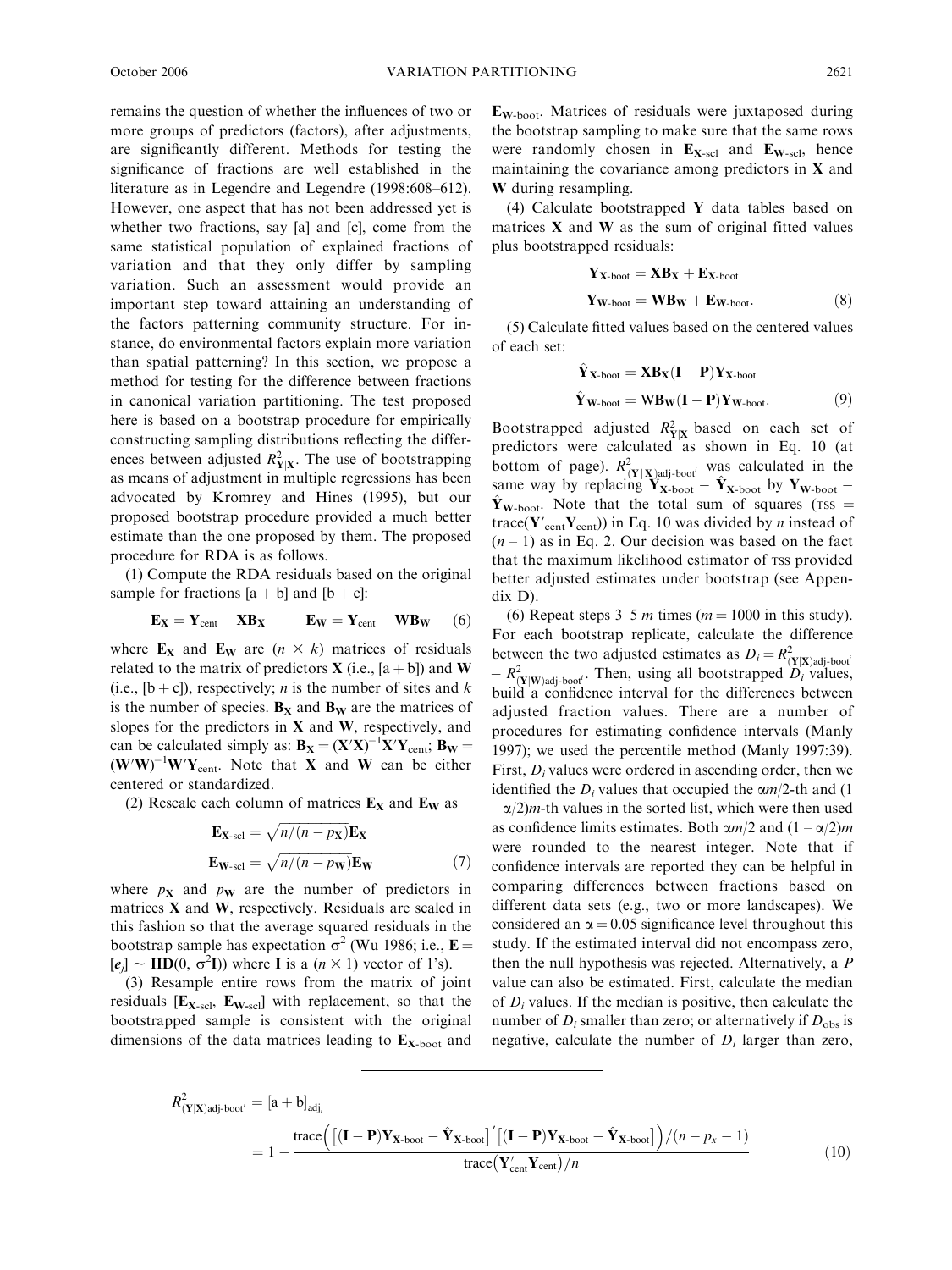

FIG. 6. Variation partitioning Venn diagrams representing the unadjusted (left) and adjusted (right) percentages of unique contribution of [c] spatial and [a] environmental components to the oribatid mite distribution. Fraction [b] represents the shared variation between the environmental and spatial components and [d] the residual variation left unexplained by the canonical model. Distance-based eigenvector maps were used to analyze the spatial component of the mite variation. Although fractions [a] and [c] were both significant in terms of explaining the variation in oribatid mite distribution, the proportions of variation explained by each do not differ significantly from each other (bootstrap test for fractions,  $P = 0.4865$ ).

divided by the number of bootstrap samples, and then multiplied by two in order to make the test two tailed.

In order to assess the statistical robustness of the proposed test, we empirically estimated Type I error rates and power based on Monte Carlo simulations (Peres-Neto and Olden 2001). The complete description of the method involved in this assessment and the detailed results are presented in Appendix E. Type I error rates were either equal to or smaller than the established significance level for both the RDA based on the Hellinger transformation and CCA, hence validating the test (Appendix E).

### VARIATION PARTITIONING—AN EXAMPLE OF FRACTION ADJUSTMENT AND TESTING

In this section we present a complete example of the approaches introduced here, where we contrast results based on unadjusted and adjusted fractions in variation partitioning. Data were comprised of the abundances of 35 species of oribatid mites and five habitat variables from 70 soil cores  $10 \times 2.6$  m in area in the peat blanket surrounding a bog lake originally presented by Borcard et al. (1992). Three of the five environmental variables are qualitative and were transformed into Helmert orthogonal contrasts as used in ANOVA (i.e., each klevel categorical variable was represented by  $k - 1$ contrasts). A total of 11 environmental predictors were then used (nine Helmert contrasts representing qualitative variables and two quantitative variables). In order to generate spatial descriptors, we applied a distancebased eigenvector map (Dray et al. 2006) to the spatial coordinates of the cores. Here, the 22 eigenvectors with positive eigenvalues were retained as spatial descriptors to be used in the variation partitioning of the oribatid data. We applied variation partitioning by RDA to the

matrix of Hellinger-transformed data. Results of variation partitioning based on adjusted and unadjusted fractions are presented in Fig. 6. Differences between adjusted and unadjusted fractions were quite noticeable, especially given the large number of spatial descriptors considered and when comparing the residual fraction [d] between the unadjusted and adjusted partitioning. Based on permutation tests (see Legendre and Legendre 1998:608–610), both fractions [a] and [c] explained a significant portion of the variation ( $P[a] = 0.001$ ;  $P[c] =$ 0.001; 1000 permutations were applied). Based on our bootstrap procedure, however, the spatial and environmental components explained similar proportions of variation ( $P = 0.4865$ ) of the species distribution.

#### **DISCUSSION**

Canonical analyses have become standard tools to analyze ecological community data in order to search for patterns and test hypotheses regarding species distributions and structuring factors. Although the issue of adjustment of the explained variation has been greatly stressed in univariate multiple regression modeling, it had not been discussed for canonical analysis applied to ecological data, especially for the case of variation partitioning. The present study brought attention to the importance of adjusting model explanation in canonical analysis and assessed the appropriateness of standard procedures used in regression analysis; it also offered a novel adjustment in the case of CCA. Our study demonstrated that sample  $R_{Y|X}^2$  used in canonical analysis and variation partitioning is biased and that adjustments are not only preferable but necessary to provide more accurate estimations and valid comparisons between sets of factors in explaining community structure. Discrepancies between nonadjusted and ad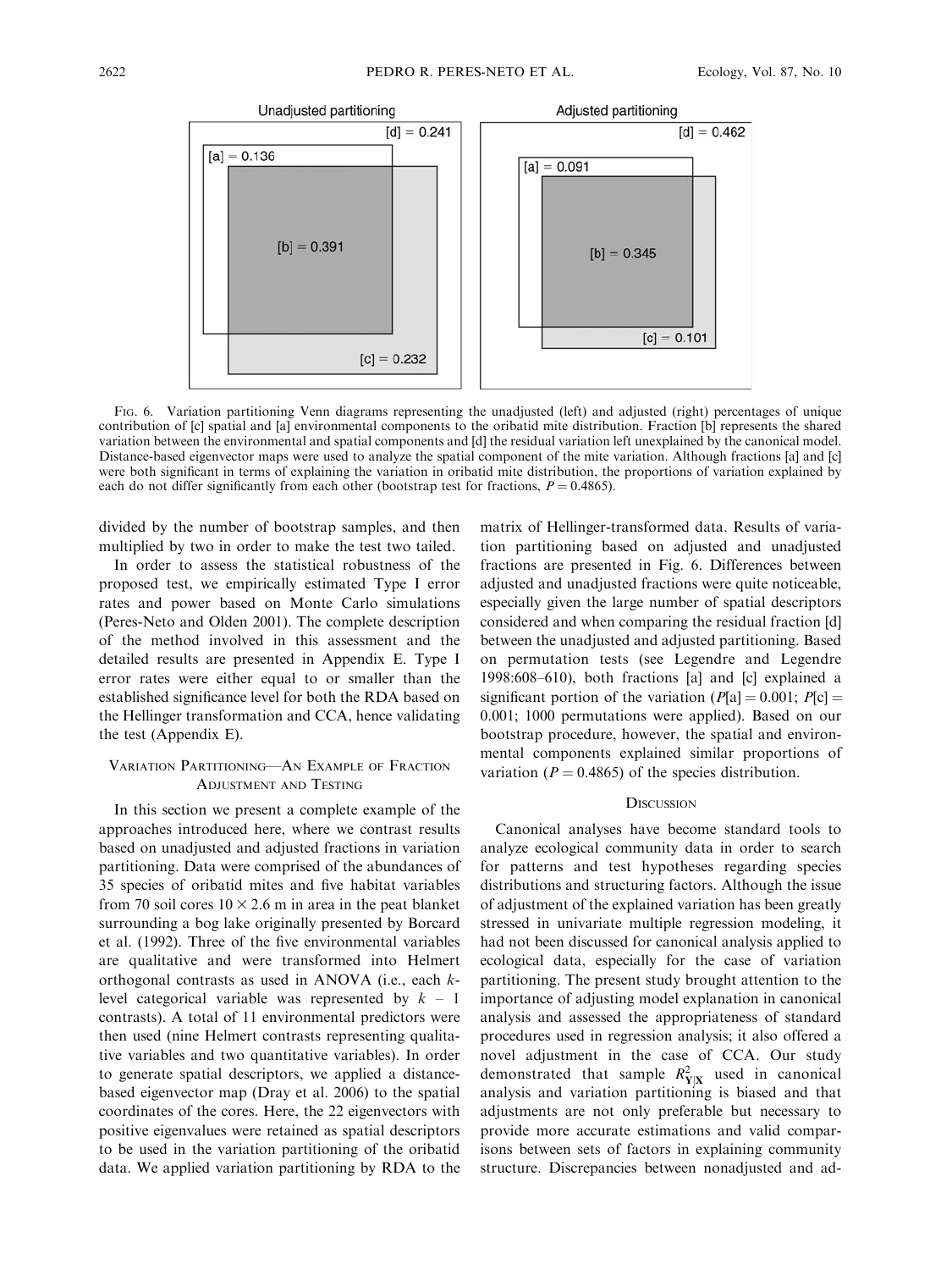justed fractions in variation partitioning will depend on the differences between the numbers of variables in each set of predictors. For instance, spatial regressors are always simpler to generate in comparison to environmental variables. As a result, the spatial fraction could appear more important due to a large number of unimportant spatial predictors considered in the canonical analysis. Indeed, in our example (Fig. 6), we found that the fraction due to the spatial component contributed with almost twice as much variation as the fraction due to the environmental component. Once adjusted, both fractions were quite similar and indeed the bootstrap test of fractions did not detect a significant difference between the environmental and spatial contributions. Adjustments will also permit comparisons between different canonical analyses as they adjust not only for the number of predictors but also for the number of samples. Cottenie (2005), comparing the contribution of environmental and spatial fractions based on 158 published data sets using canonical analysis, was forced to control for the potential bias in the estimation by using subsets of 30 sites and four spatial and environmental predictors in each analysis since appropriate adjustments were not yet available.

Our assessment did not consider the case of presence– absence data, other species transformations (Legendre and Gallagher 2001), and different types of distances such as Bray-Curtis that can be considered in distancebased RDA (Legendre and Anderson 1999). However, the simulation protocols applied here could be easily adapted to assess the accuracy of the adjustments considered here. The permutation approach used in the case of CCA can also be easily implemented in the case of other transformations prior to RDA and to different distances in the case of db-RDA.

The testing procedure for assessing the difference between two fractions of variation in canonical analysis is analogous to the comparison of nonnested models. There is a large body of literature dealing with tests for nonnested models for multiple regressions (Royston and Simpson 1995, Watnik et al. 2001), where sets of predictors are compared. The existing methods for comparing nonnested models, however, determine which set of predictors (model) is the most important in explaining the response variable. In the bootstrap test of fractions proposed here, we consider that the combination of the two sets of regressors is important in explaining the response variable, but that one set may be more important than the other in patterning the response variables (e.g., species). Current implementations for comparing nonnested models may identify whether two sets of predictors are significant or not, but not if the contribution of one set is significantly greater than the other. In addition, these implementations are only applicable to the case of multiple regressors having one response variable and are not implemented for the case of canonical analysis. Overall, we hope that the methods suggested will aid ecologists in attaining an understanding of the factors driving community structure.

A Matlab library and an executable version for conducting variation partitioning based upon adjusted  $R^2$  values in RDA or CCA, and testing fractions, are available in Supplement 2 and Supplement 3, respectively. The R-language function ''varpart,'' available in the vegan library (Version 1.7-81 or higher; Oksanen et al. 2005), automatically conducts variation partitioning of a response table with respect to two, three, or four tables of explanatory variables, using RDA-adjusted  $R^2$  values.

#### **ACKNOWLEDGMENTS**

This research was supported by NSERC Grant No. OGP0007738 to P. Legendre. This manuscript was greatly improved by the comments provided by Marti Anderson, Helene Wagner, and an anonymous reviewer. We thank Einar Heegaard for valuable discussions.

#### LITERATURE CITED

- Anderson, M. J., and N. A. Gribble. 1998. Partitioning the variation among spatial, temporal and environmental components in a multivariate data set. Australian Journal of Ecology 23:158–167.
- Azen, R., and D. V. Budescu. 2003. The dominance analysis approach for comparing predictors in multiple regression. Psychological Methods 8:129–148.
- Birks, H. J. B., S. M. Peglar, and H. A. Austin. 1996. An annotated bibliography of canonical correspondence analysis and related constrained ordination methods 1986–1993. Abstracta Botanica 20:17–36.
- Borcard, D., and P. Legendre. 1994. Environmental control and spatial structure in ecological communities: an example using oribatid mites (Acari, Oribatei). Environmental and Ecological Statistics 1:37–61.
- Borcard, D., P. Legendre, and P. Drapeau. 1992. Partialling out the spatial component of ecological variation. Ecology 73: 1045–1055.
- Boyce, M. S., and L. L. McDonald. 1999. Relating populations to habitats using resource selection functions. Trends in Ecology and Evolution 14:268–272.
- Cottenie, K. 2005. Integrating environmental and spatial processes in ecological community analysis. Ecology Letters 8:1175–1182.
- Cramer, J. S. 1987. Mean and variance of  $R^2$  in small and moderate samples. Journal of Econometrics 35:253–266.
- Cushman, S. A., and K. McGarigal. 2002. Hierarchical, multiscale decomposition of species–environment relationships. Landscape Ecology 17:637–646.
- Dawson-Saunders, B. T. 1982. Correcting for the bias in the canonical redundancy statistic. Educational and Psychological Measurement 42:131–143.
- Diniz, J. A. F., and L. M. Bini. 1996. Assessing the relationship between multivariate community structure and environmental variables. Marine Ecology Progress Series 143:303– 306.
- Dray, S., P. Legendre, and P. R. Peres-Neto. 2006. Spatial modelling: a comprehensive framework for principal coordinate analysis of neighbor matrices (PCNM). Ecological Modelling, in press.
- Ezekiel, M. 1930. Methods of correlational analysis. Wiley, New York, New York, USA.
- Jackson, D. A., and H. H. Harvey. 1993. Fish and benthic invertebrates: community concordance and community– environment relationships. Canadian Journal of Fisheries and Aquatic Sciences 50:2641–2651.
- Jenkins, D. G., and A. L. Buikema. 1998. Do similar communities develop in similar sites? A test with zooplank-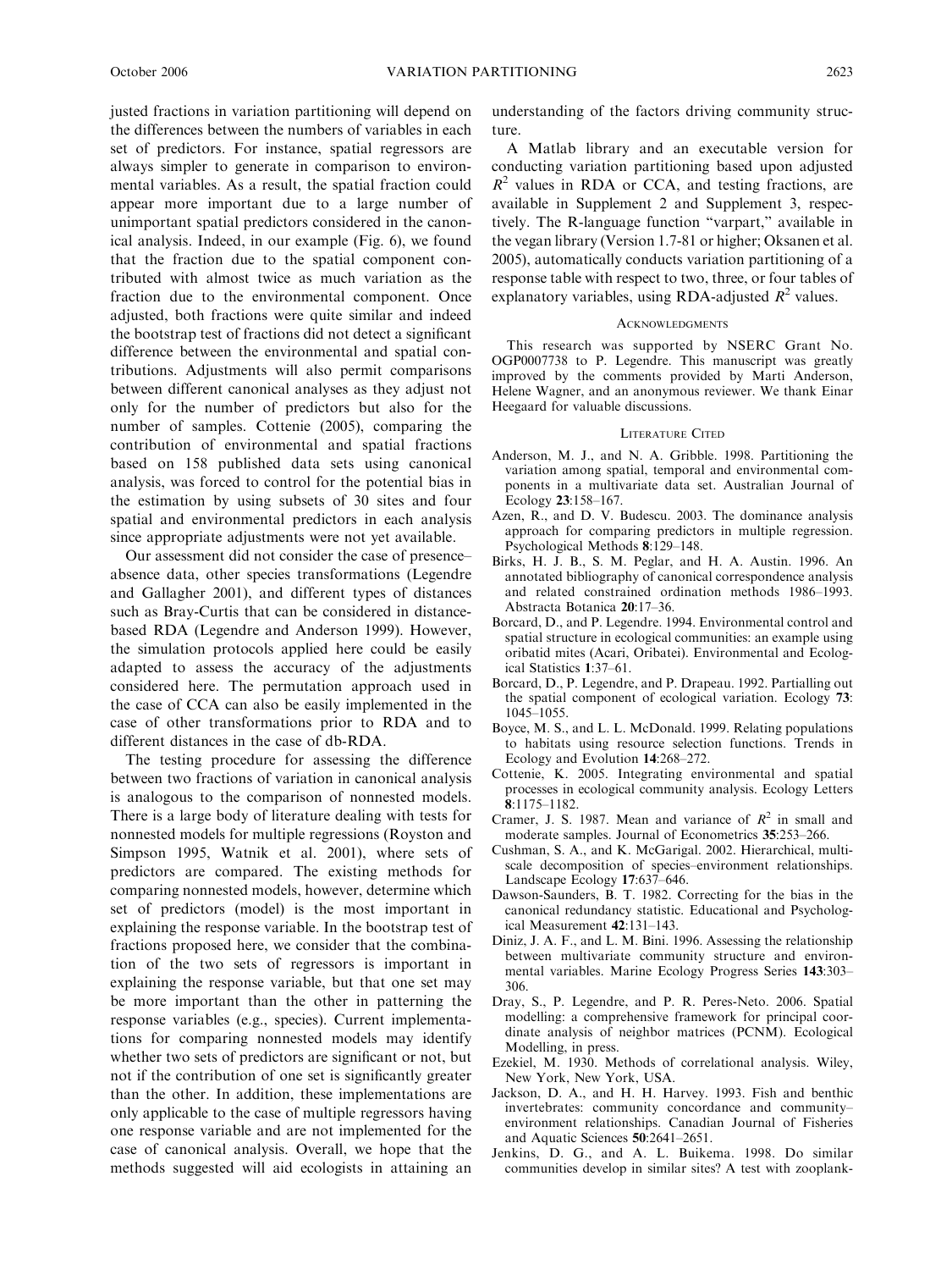ton structure and function. Ecological Monographs 68:421– 443.

- Kerlinger, F. N., and E. J. Pedhazur. 1973. Multiple regression in behavioral research. Holt, Rinehart and Winston, New York, New York, USA.
- Kromrey, J. D., and C. V. Hines. 1995. Use of empirical estimates of shrinkage in multiple regression: a caution. Educational and Psychological Measurement 55:901–925.
- Lambert, Z. V., A. R. Wildt, and R. M. Durand. 1988. Redundancy analysis—an alternative to canonical correlation and multivariate multiple-regression in exploring interset associations. Psychological Bulletin 104:282–289.
- Legendre, P., and M. J. Anderson. 1999. Distance-based redundancy analysis: testing multi-species responses in multi-factorial ecological experiments. Ecological Monographs 69:1–24.
- Legendre, P., D. Borcard, and P. R. Peres-Neto. 2005. Analyzing beta diversity: partitioning the spatial variation of community composition data. Ecological Monographs 75: 435–450.
- Legendre, P., and M.-J. Fortin. 1989. Spatial pattern and ecological analysis. Vegetatio 80:107–138.
- Legendre, P., and E. Gallagher. 2001. Ecologically meaningful transformations for ordination of species data. Oecologia 129:271–280.
- Legendre, P., and L. Legendre. 1998. Numerical ecology. Second English edition. Elsevier Science BV, Amsterdam, The Netherlands.
- Manly, B. F. J. 1997. Randomization, bootstrap, and Monte Carlo methods in biology. Second edition. Chapman and Hall, London, UK.
- Martin, T. G., B. A. Wintle, J. R. Rhodes, P. M. Kuhnert, S. A. Field, S. J. Low-Choy, A. J. Tyre, and H. P. Possingham. 2005. Zero tolerance ecology: improving ecology inference by modeling the source of zero observations. Ecology Letters 8: 1235–1246.
- Miller, J. K. 1975. The sampling distribution and a test for the significance of the bimultivariate redundancy statistic: a Monte Carlo study. Multivariate Behavioral Research 10: 233–244.
- Miller, J. K., and S. D. Farr. 1971. Bimultivariate redundancy: a comprehensive measure of interbattery relationship. Multivariate Behavioral Research 6:313–324.
- Mood, A. M. 1969. Macro-analysis of the American educational system. Operations Research 17:770–784.
- Økland, R. H. 2003. Partitioning the variation in a plot-byspecies data matrix that is related to  $n$  sets of explanatory variables. Journal of Vegetation Science 14:693–700.
- Oksanen, J., R. Kindt, P. Legendre, and R. B. O'Hara. 2005. vegan: community ecology package. Version 1.7-81.  $\langle$ http:// cran.r-project.org/ $\rangle$
- Peres-Neto, P. R. 2004. Patterns in the co-occurrence of stream fish metacommunties: the role of site suitability, morphology and phylogeny versus species interactions. Oecologia 140:  $352 - 360$ .
- Peres-Neto, P. R., and D. A. Jackson. 2001. How well do multivariate data sets match? The robustness and flexibility of a Procrustean superimposition approach over the Mantel test. Oecologia 129:169–178.
- Peres-Neto, P. R., D. A. Jackson, and K. M. Somers. 2003. Giving meaningful interpretation to ordination axes: assessing the significance of eigenvector coefficients in principal component analysis. Ecology 84:2347–2363.
- Peres-Neto, P. R., and J. D. Olden. 2001. Assessing the robustness of randomization tests: examples from behavioural studies. Animal Behaviour 61:79–86.
- Peres-Neto, P. R., J. D. Olden, and D. A. Jackson. 2001. Environmentally constrained null models: site suitability as occupancy criterion. Oikos 93:110–120.
- Rao, C. R. 1964. The use and interpretation of principal component analysis in applied research. Sankhyaá, Series A 26:329–358.
- Rodríguez, M. A., and W. M. Lewis, Jr. 1997. Structure of fish assemblages along environmental gradients in floodplain lakes of the Orinoco River. Ecological Monographs 67:109–128.
- Royston, P., and S. G. Simpson. 1995. Comparing non-nested regression models. Biometrics 51:114–127.
- ter Braak, C. J. F. 1986. Canonical correspondence analysis: a new eigenvector technique for multivariate direct gradient analysis. Ecology 67:1167–1179.
- ter Braak, C. J. F., and P. Smilauer. 2002. Canoco reference manual and CanoDraw for Windows user's guide: software for canonical community ordination (Version 4.5). Microcomputer Power, Ithaca, New York, USA.
- Watnik, M., W. Johnson, and E. J. Bedrick. 2001. Nonnested linear model selection revisited. Communications in statistics—theory and methods 30:1–20.
- Wu, C. F. J. 1986. Jackknife, bootstrap and other resampling methods in regression-analysis. Annals of Statistics 14:1261– 1295.
- Zar, J. H. 1999. Biostatistical analysis. Third edition. Prentice Hall, London, UK.

#### APPENDIX A

A detailed description of the steps involved in calculation of the redundancy statistics in canonical correspondence analysis (CCA) (Ecological Archives E087-158-A1).

#### APPENDIX B

A table presenting the slopes relating the species to the environmental variables considered in the simulations (Ecological Archives E087-158-A2).

### APPENDIX C

Results for the Hellinger-transformed species data (Ecological Archives E087-158-A3).

#### APPENDIX D

A simulation study showing the accuracy of the suggested bootstrapped adjusted  $R^2$  (Ecological Archives E087-158-A4).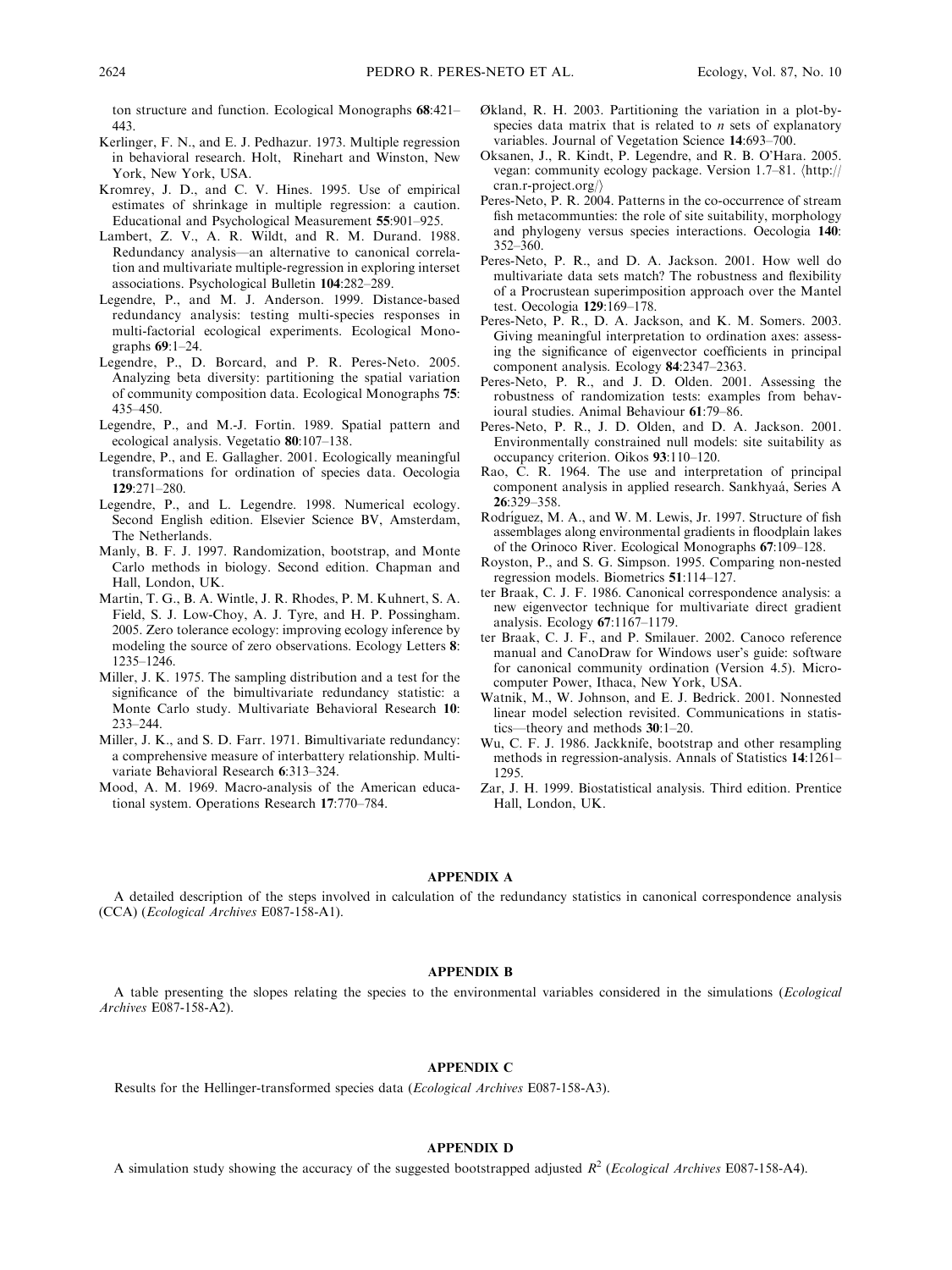#### APPENDIX E

Results of simulations to assess the Type I error and power of the proposed bootstrap test of the difference between fractions in variation partitioning, including results for redundancy analysis (RDA) and canonical correspondence analysis (CCA) (Ecological Archives E087-158-A5).

#### SUPPLEMENT 1

Matlab function for conducting canonical correspondence analysis for very large data sets (Ecological Archives E087-158-S1).

#### SUPPLEMENT 2

Matlab library for conducting variation partitioning and test of fractions in multiple regression and canonical models (Ecological Archives E087-158-S2).

### SUPPLEMENT 3

An executable program for conduction variation partitioning with adjustments, test of fractions in redundancy analysis (RDA) and canonical correspondence analysis (CCA) (Ecological Archives E087-158-S3).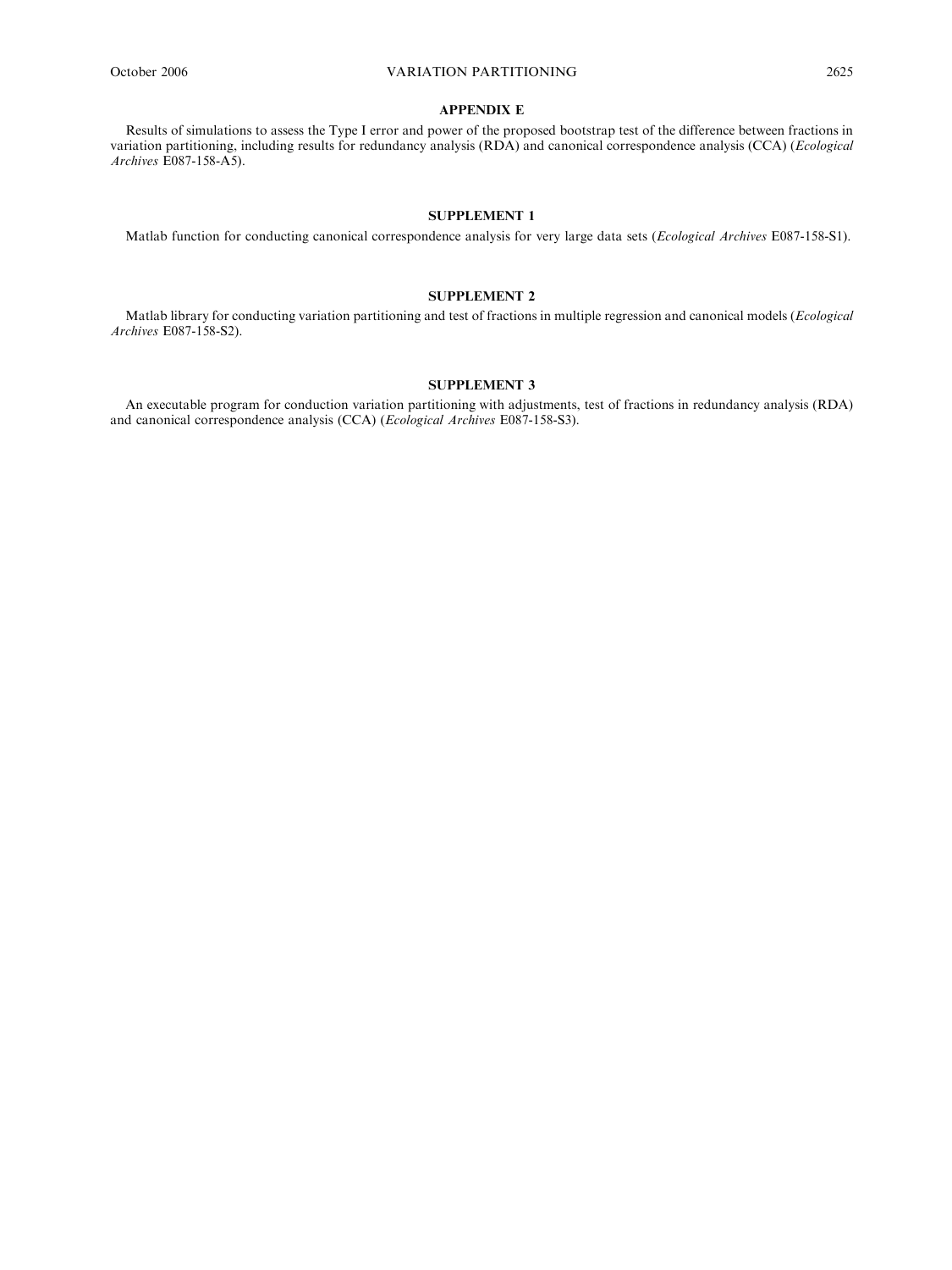Appendices to:

Peres-Neto, P.R., P. Legendre, S. Dray, and D. Borcard. 2006. Variation partitioning of species data matrices: estimation and comparison of fractions. Ecology 87:2614–2625.

## **APPENDIX A**

## *Ecological Archives* **E087-158-A1**

DETAILED DESCRIPTION OF THE STEPS INVOLVED IN CALCULATION OF THE REDUNDANCY STATISTICS IN CANONICAL CORRESPONDENCE ANALYSIS (CCA)

1. Transform matrix **Y** into a matrix  $\overline{O}$  of chi-square contributions:

$$
\mathbf{P} = [p_{ij}] = [\mathbf{Y}_{ij} / \sum_{i=1}^{n} \sum_{j=1}^{k} \mathbf{Y}_{ij}]
$$
  
\n
$$
\overline{\mathbf{Q}} = \mathbf{D}_{1/\sqrt{f_{i+}}} \mathbf{P} \mathbf{D}_{1/\sqrt{f+j}} - \mathbf{D}_{\sqrt{f_{i+}}} \mathbf{1} \mathbf{D}_{\sqrt{f+j}}
$$
\n(1)

where **P** is a (n x k) matrix of elements  $p_{ij}$ .  $\mathbf{D}_{1/\sqrt{f_{ii}}}$  is a (n x n) diagonal matrix with

elements  $1/\sqrt{f_{i+}}$ .  $f_{i+}$  is described below; *n* is the number of sites and *k* is the number of species (i.e., number of columns of matrix **Y**).  $f_{+i}$  is the sum of all frequencies (presence-absence or abundances) *f* of species *j*.  $\mathbf{D}_{1/\sqrt{f_{+j}}}$  is a (k x k) diagonal matrix with elements  $1/\sqrt{f_{i+}}$ . **1** is a (n x k) matrix with all elements equal to unity. For completeness,  $\mathbf{D}_{\sqrt{f_{i+}}}$  is a (n x n) diagonal matrix with elements  $\sqrt{f_{i+}}$  and  $\mathbf{D}_{\sqrt{f_{i+}}}$  is a (n x n) diagonal matrix with elements  $\sqrt{f_{i+}}$ . The matrix calculation of **Q** presented here gives the same results as equation 9.32 in Legendre and Legendre (1998; p 453). 2. Standardize matrix **X** with weights given by the sum of the species frequencies at each site (i.e., the rows of matrix **Y**) as follows: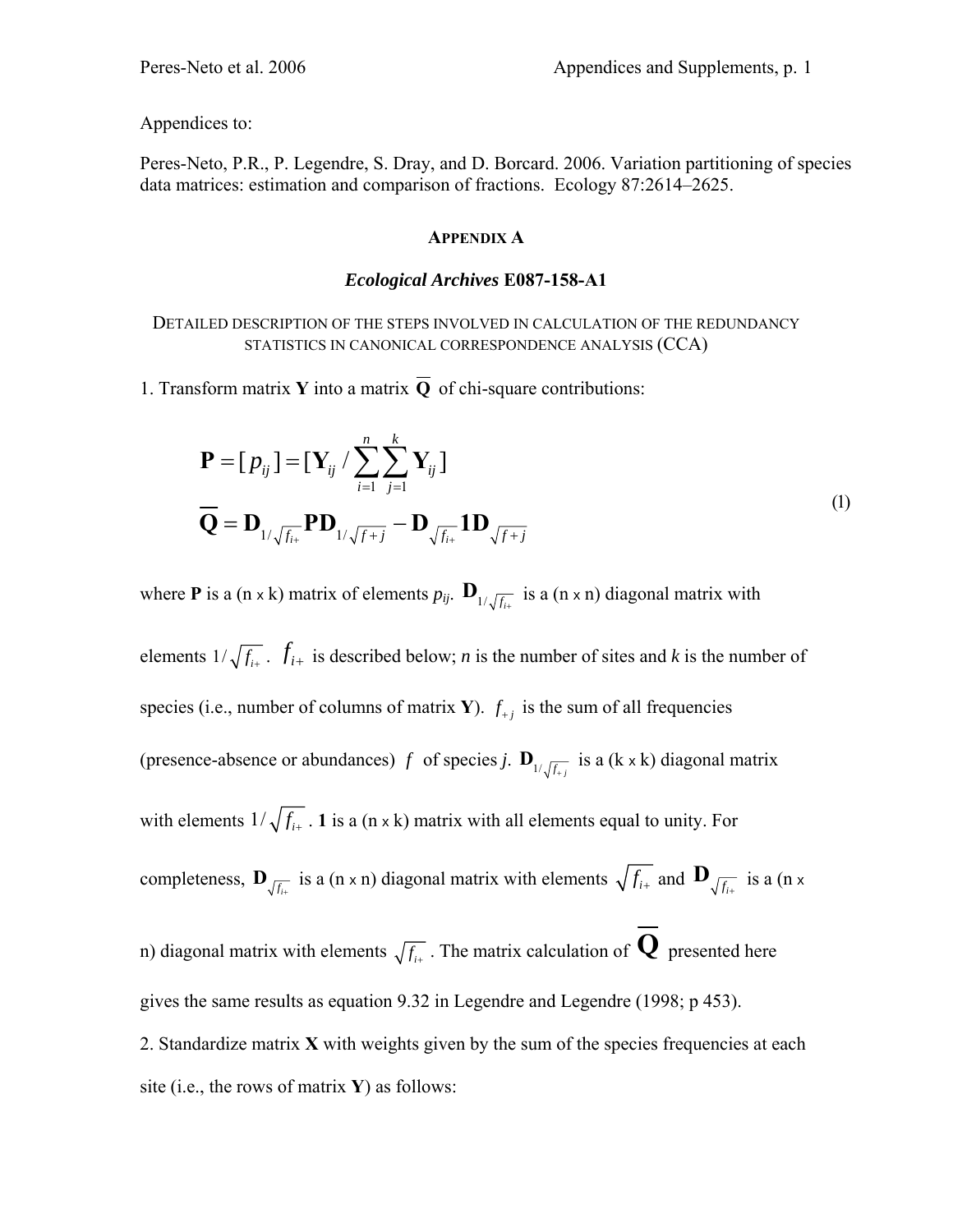$$
\mathbf{X}_{std} = [\mathbf{X}_{ip}] = \left[ \frac{\mathbf{X}_{ip} - \sum_{i=1}^{n} \mathbf{D} f_{i+} \mathbf{X}_{p} / \sum_{i=1}^{n} f_{i+}}{\sqrt{\sum_{i=1}^{n} \mathbf{D} f_{i+} \mathbf{X}_{p}^{2} - (\sum_{i=1}^{n} \mathbf{D} f_{i+} \mathbf{X}_{p})^{2} / \sum_{i=1}^{n} f_{i+}} \right]
$$
(2)

where *p* the number of regressors, and  $\mathbf{D} f_{i+}$  is a (n x n) diagonal matrix with elements equal to the sum of the rows  $f_{i+}$  of the species matrix **Y**. For instance, the first diagonal element of this matrix is the sum of all species frequencies (abundances or presenceabsences) *f* present at site 1. Note that  $i=1$   $j=1$ *n nk* i+  $^ \angle$   $\angle$   $\perp$   $\!$  ij  $i=1$   $i=1$   $j$  $f_{i+} = \sum \sum Y_i$  $\sum_{i=1} f_{i+} = \sum_{i=1} \sum_{j=1} Y_{ij}$  (i.e., the sum of all values in matrix **Y**) where  $Y_{ij}$  is the frequency of species *j* at site *i*. In the case of presence-absence matrices,  $Y_{ij}$  is either 1 or 0.

3. Calculate the fitted values for all columns of  $\overline{Q}$  using weighted multiple regression, instead of the multiple regression used in RDA:

$$
\widehat{\mathbf{Q}} = \mathbf{D}_{\sqrt{f_{i+}}} \mathbf{X}_{std} (\mathbf{X}_{std} \mathbf{U}_{f_{i+}} \mathbf{X}_{std})^{-1} \mathbf{X}_{std} \mathbf{U}_{\sqrt{f_{i+}}} \overline{\mathbf{Q}}
$$
(3)

4. Calculate  $R_{Y|X}^2$  :

$$
\mathbf{R}_{\mathbf{Y}|X}^2 = trace(\widehat{\mathbf{Q}}^{\dagger}\widehat{\mathbf{Q}}) / trace(\overline{\mathbf{Q}}^{\dagger}\overline{\mathbf{Q}})
$$
\n(4)

or in terms of species weights: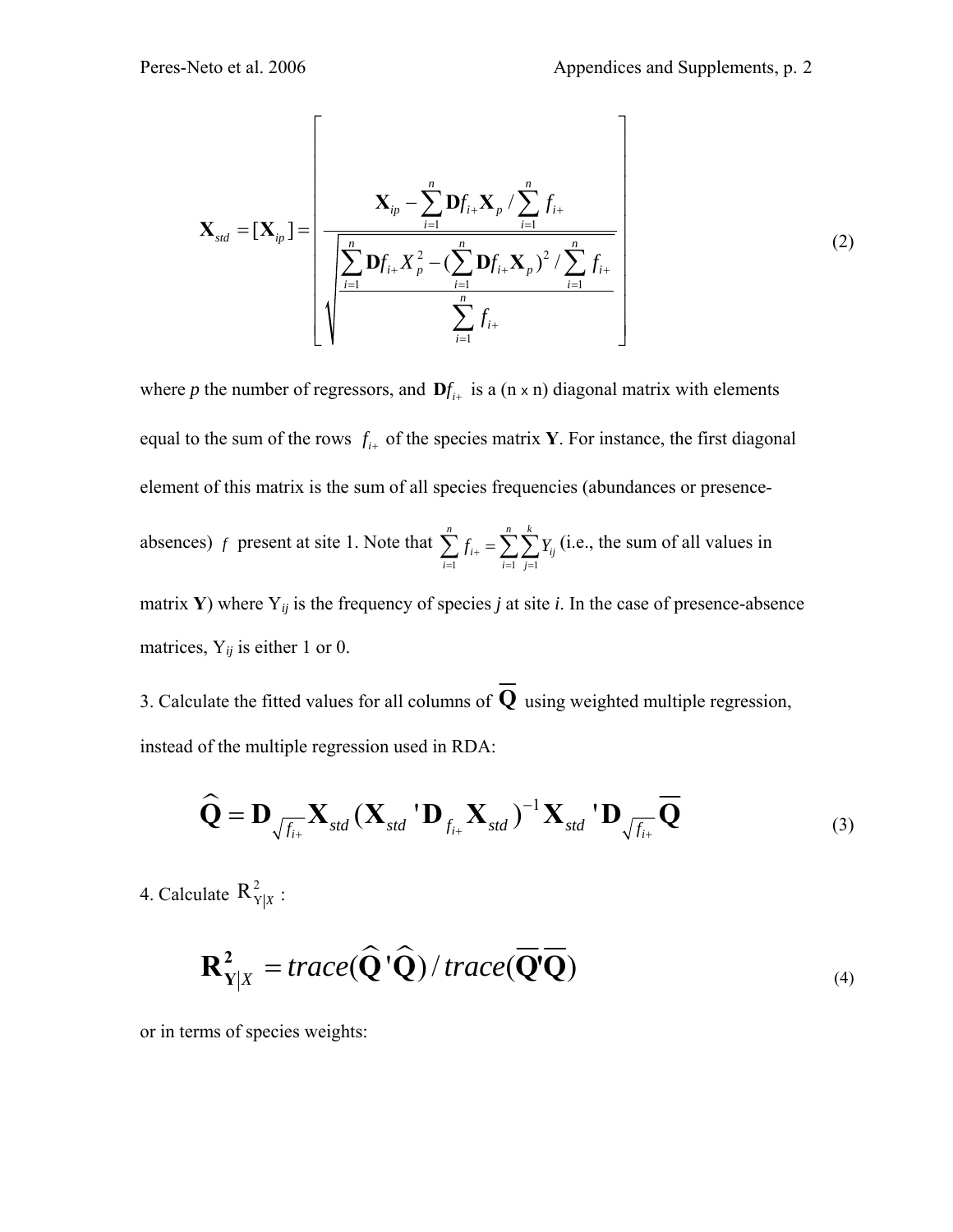$$
R_{Y|X}^{2} = \sum_{j=1}^{k} \frac{\sum_{i=1}^{n} \overline{Q}_{ij}^{2}}{trace(\overline{Q}^{i}\overline{Q})} \frac{\sum_{i=1}^{n} \widehat{Q}_{ij}^{2}}{\sum_{i=1}^{n} \overline{Q}_{ij}^{2}}
$$
(5)

As for RDA (eq. 5 main text),  $R_{Y|X}^2$  in CCA also becomes a weighted average of

independent  $R^2$  of individual models (i.e.,  $R_j^2$ ) weighted by the species variance, divided

by the total variance (i.e., 2 1  $\mathbf{Q}_{ij}^{\text{z}}$  / trace( $\mathbf{Q}^{\prime}\mathbf{Q}$ ) *n i trace* =  $\sum \overline{\mathbf{Q}}_y^2$  / trace( $\overline{\mathbf{Q}}$ ' $\overline{\mathbf{Q}}$ )<sub>).</sub>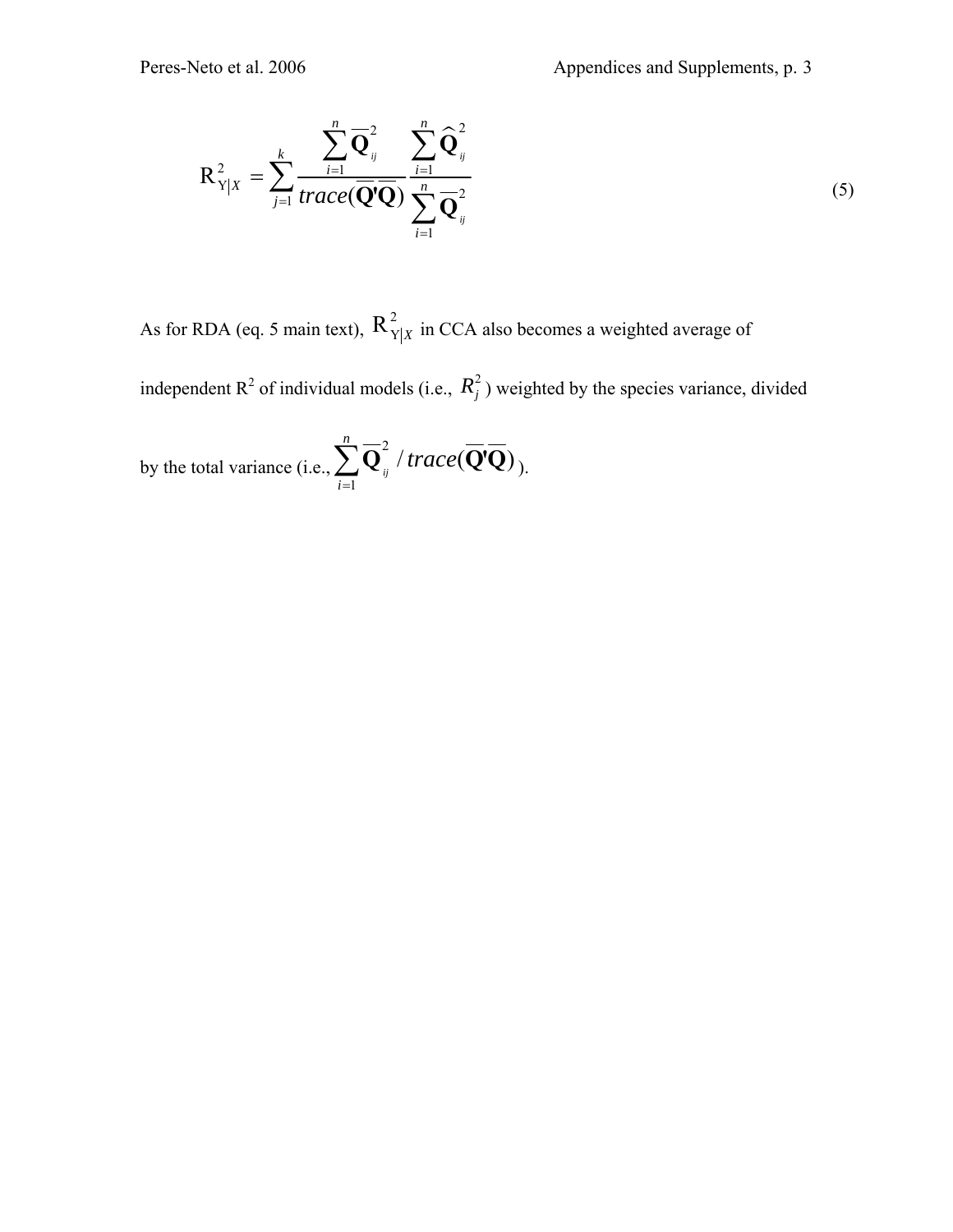# **APPENDIX B**

## *Ecological Archives* **E087-158-A2**

## A TABLE PRESENTING THE SLOPES RELATING THE SPECIES TO THE ENVIRONMENTAL

## VARIABLES CONSIDERED IN THE SIMULATIONS

|  |                                                      |  | TABLE B1. Individual slopes relating the 27 species to the 6 environmental variables |  |
|--|------------------------------------------------------|--|--------------------------------------------------------------------------------------|--|
|  | considered in the simulations throughout this study. |  |                                                                                      |  |

|             | Species 1  | Species 2  | Species 3  | Species 4   | Species 5  | Species 6  |
|-------------|------------|------------|------------|-------------|------------|------------|
| Predictor 1 | 0.662      | 0.831      | 0.246      | $-0.470$    | $-0.161$   | $-0.530$   |
| Predictor 2 | $-0.058$   | 0.022      | $-0.315$   | $-0.013$    | $-0.247$   | $-0.233$   |
| Predictor 3 | 56.348     | 20.106     | $-723.217$ | $-611.426$  | 858.843    | $-983.626$ |
| Predictor 4 | 56.035     | 22.099     | $-723.406$ | $-611.564$  | 859.091    | -983.669   |
| Predictor 5 | 55.597     | 19.513     | $-724.010$ | $-611.311$  | 858.307    | -983.262   |
| Predictor 6 | 56.478     | 20.592     | $-722.688$ | $-610.936$  | 858.360    | -983.391   |
|             | Species 7  | Species 8  | Species 9  | Species 10  | Species 11 | Species 12 |
| Predictor 1 | $-0.158$   | $-0.581$   | 0.249      | $-0.952$    | 0.445      | 0.010      |
| Predictor 2 | 0.043      | 0.120      | $-0.006$   | 0.198       | $-0.294$   | $-0.229$   |
| Predictor 3 | 625.902    | $-562.233$ | $-615.060$ | 90.175      | 208.564    | $-589.630$ |
| Predictor 4 | 626.807    | $-562.550$ | $-613.868$ | 89.884      | 209.552    | -588.530   |
| Predictor 5 | 625.533    | $-561.534$ | $-614.349$ | 91.327      | 208.770    | -589.006   |
| Predictor 6 | 625.536    | $-562.246$ | $-614.050$ | 90.695      | 209.134    | -589.330   |
|             | Species 13 | Species 14 | Species 15 | Species 16  | Species 17 | Species 18 |
| Predictor 1 | $-0.734$   | 0.540      | 1.033      | 0.225       | 0.522      | 0.373      |
| Predictor 2 | $-0.044$   | $-0.169$   | $-0.231$   | $-0.083$    | $-0.423$   | $-0.043$   |
| Predictor 3 | 83.618     | $-582.083$ | 738.813    | 196.453     | $-774.486$ | 598.534    |
| Predictor 4 | 84.156     | $-581.295$ | 740.993    | 195.128     | $-774.428$ | 599.473    |
| Predictor 5 | 85.186     | $-581.814$ | 739.852    | 195.905     | $-773.304$ | 600.224    |
| Predictor 6 | 83.961     | $-581.782$ | 740.028    | 195.368     | $-773.486$ | 599.045    |
|             | Species 19 | Species 20 | Species 21 | Species 22  | Species 23 | Species 24 |
| Predictor 1 | $-1.270$   | $-0.049$   | 0.788      | $-0.966$    | 0.123      | 0.476      |
| Predictor 2 | $-0.081$   | $-0.135$   | 0.211      | 0.044       | $-0.102$   | $-0.236$   |
| Predictor 3 | $-26.611$  | $-142.535$ | 25.803     | $-1220.003$ | $-8.512$   | 1051.437   |
| Predictor 4 | $-27.338$  | $-142.657$ | 27.617     | $-1217.841$ | $-7.279$   | 1053.185   |
| Predictor 5 | $-25.948$  | $-143.463$ | 27.467     | $-1218.485$ | $-7.496$   | 1051.579   |
| Predictor 6 | $-26.698$  | $-143.515$ | 26.568     | $-1219.019$ | $-8.147$   | 1052.437   |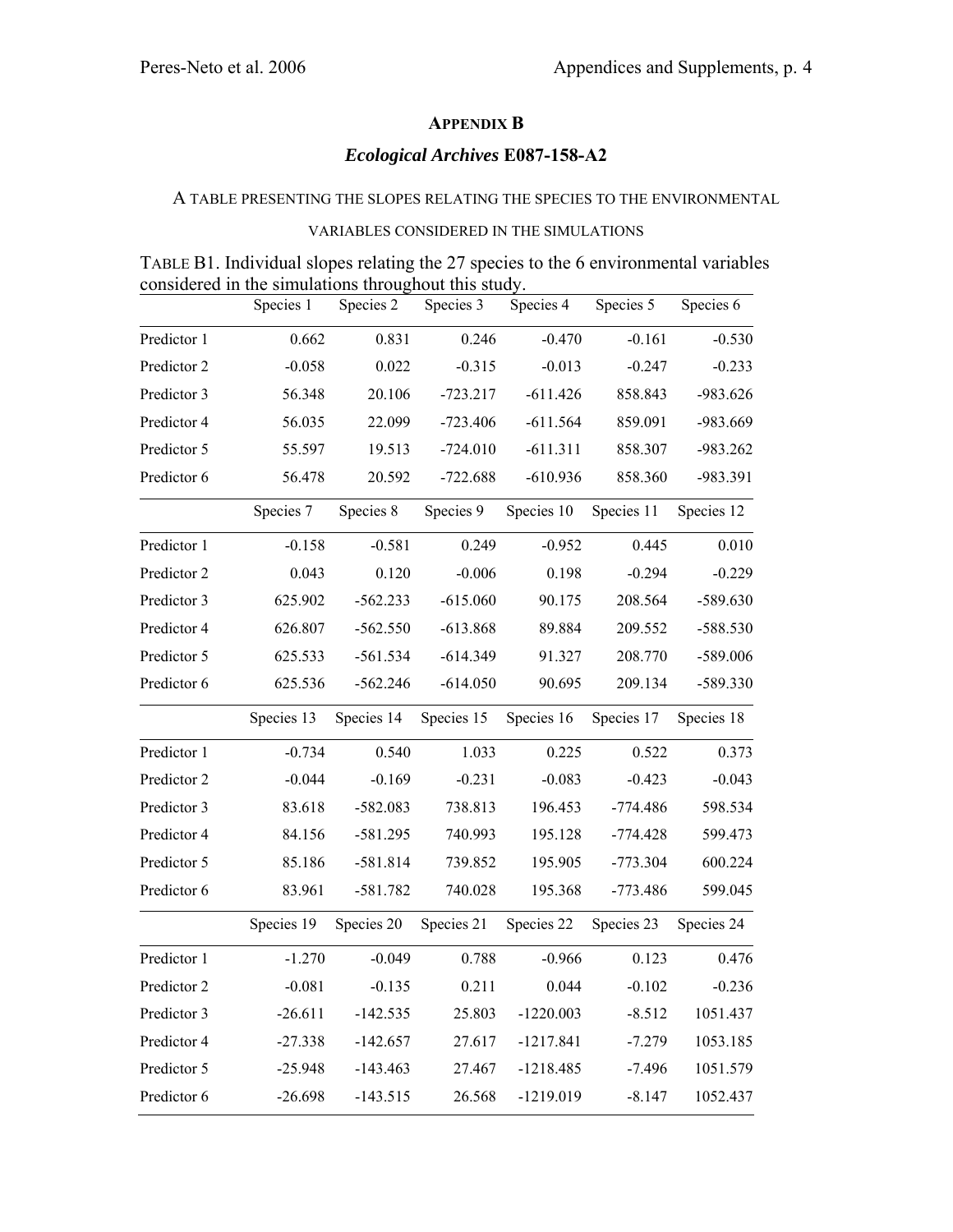|             | Species 25 | Species 26 | Species 27 |
|-------------|------------|------------|------------|
| Predictor 1 | $-0.266$   | 0.853      | 0.884      |
| Predictor 2 | 0.010      | 0.090      | $-0.523$   |
| Predictor 3 | $-9.037$   | 1240.212   | 656.884    |
| Predictor 4 | $-9.214$   | 1240.604   | 657.273    |
| Predictor 5 | $-8.376$   | 1239.787   | 656.591    |
| Predictor 6 | $-8.904$   | 1239.763   | 656.530    |
|             |            |            |            |

Table B1 – continued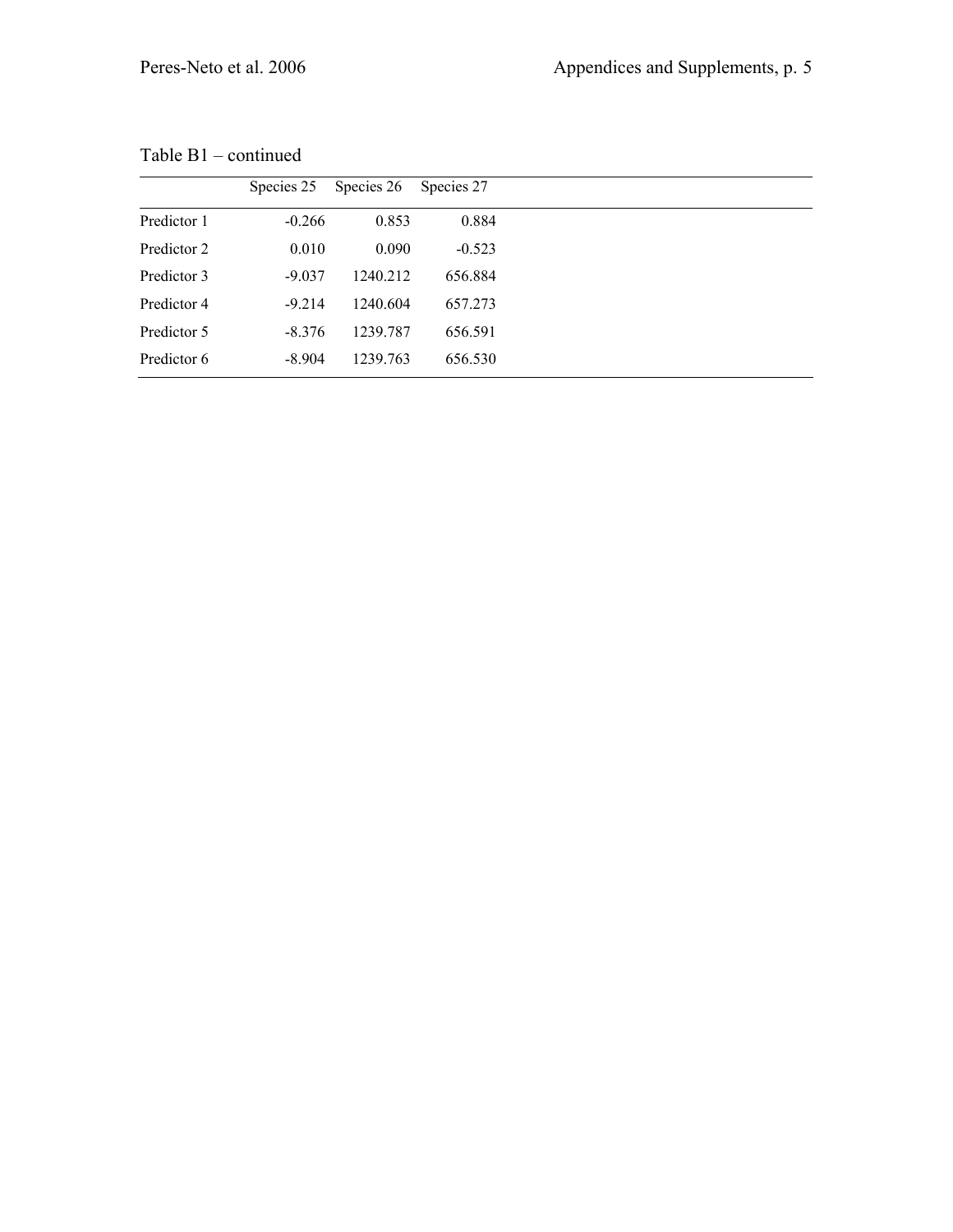## **APPENDIX C**

## *Ecological Archives* **E087-158-A3**



### **RESULTS FOR THE HELLINGER-TRANSFORMED SPECIES DATA**

Fig. C1 - The influence of null predictors and sample size on the sample mean  $R_{H|Y}^2$ (solid) and the mean adjusted  $R_{(H|X)adj}^2$  (open symbols) considering two RDA populations with abundance-like dependent variables that were Hellinger-transformed (see text for explanation). Triangles represent samples from a population with  $R_{HIY}^2 = 0.610$  whereas circles represent samples from a population with  $R_{Hly}^2 = 0.207$ . Horizontal lines represent population values. In the case of the influence of the number of null predictors (left panel), samples were based on 100 observations, whereas in the case of the influence of sample size (right panel), only active predictors were used (i.e., no null predictor was added to the model).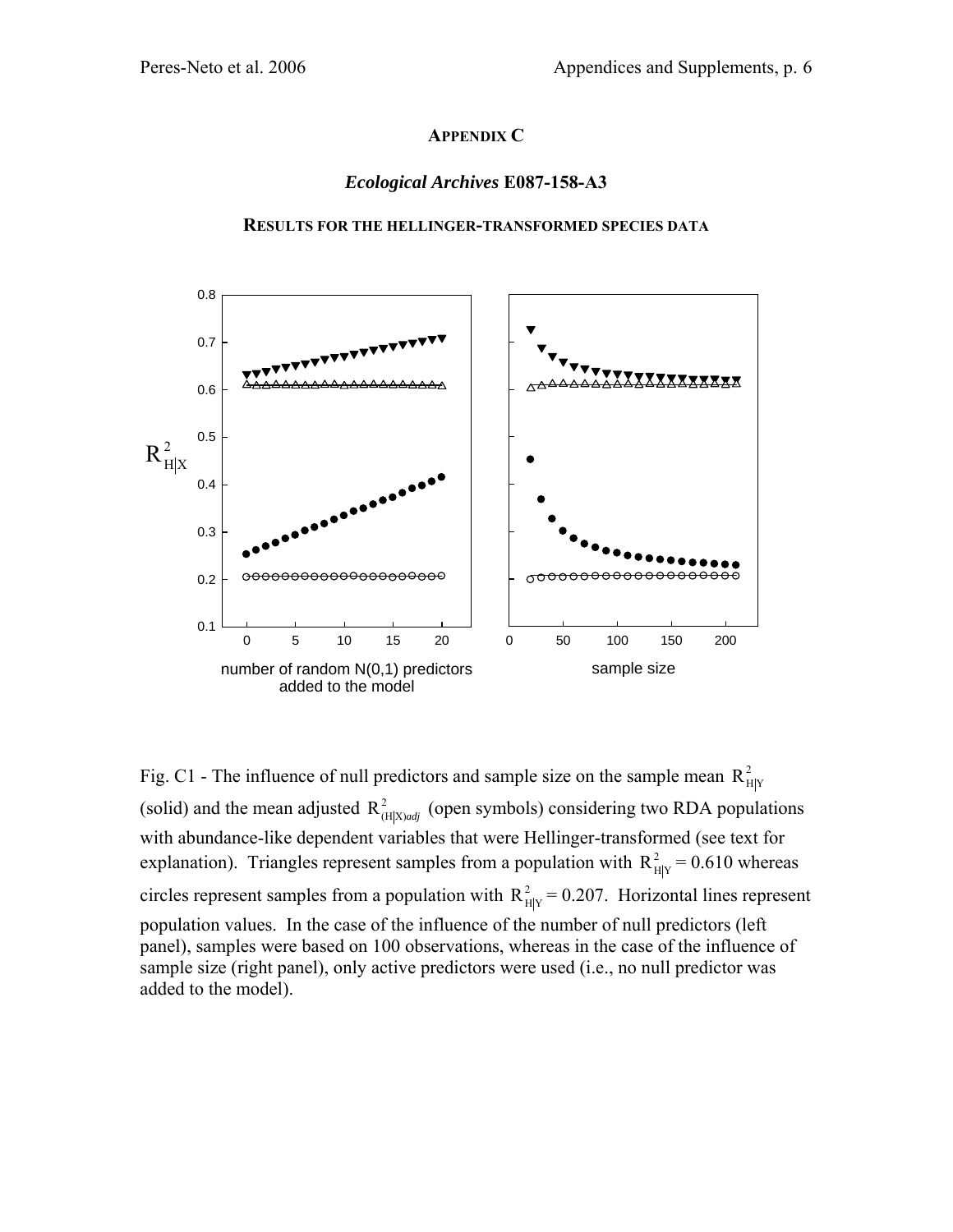

Fig. C2 - he influence of null predictors and sample size on fraction estimation in RDA variance partitioning considering abundance-like dependent variables that were Hellinger-transformed (see text for explanation). Left panels: sample  $R_{H|x}^2$ ; right panels: adjusted  $R^2_{(H|X)adj}$ . In the case of the influence of the number of null predictors (upper panel), samples were based on 100 observations, whereas in the case of the influence of sample size (lower panel) only active predictors were used (i.e., no null predictor was added to the model). In that case, all predictors in **X** were active, whereas in **W** was found a mix of active and null predictors.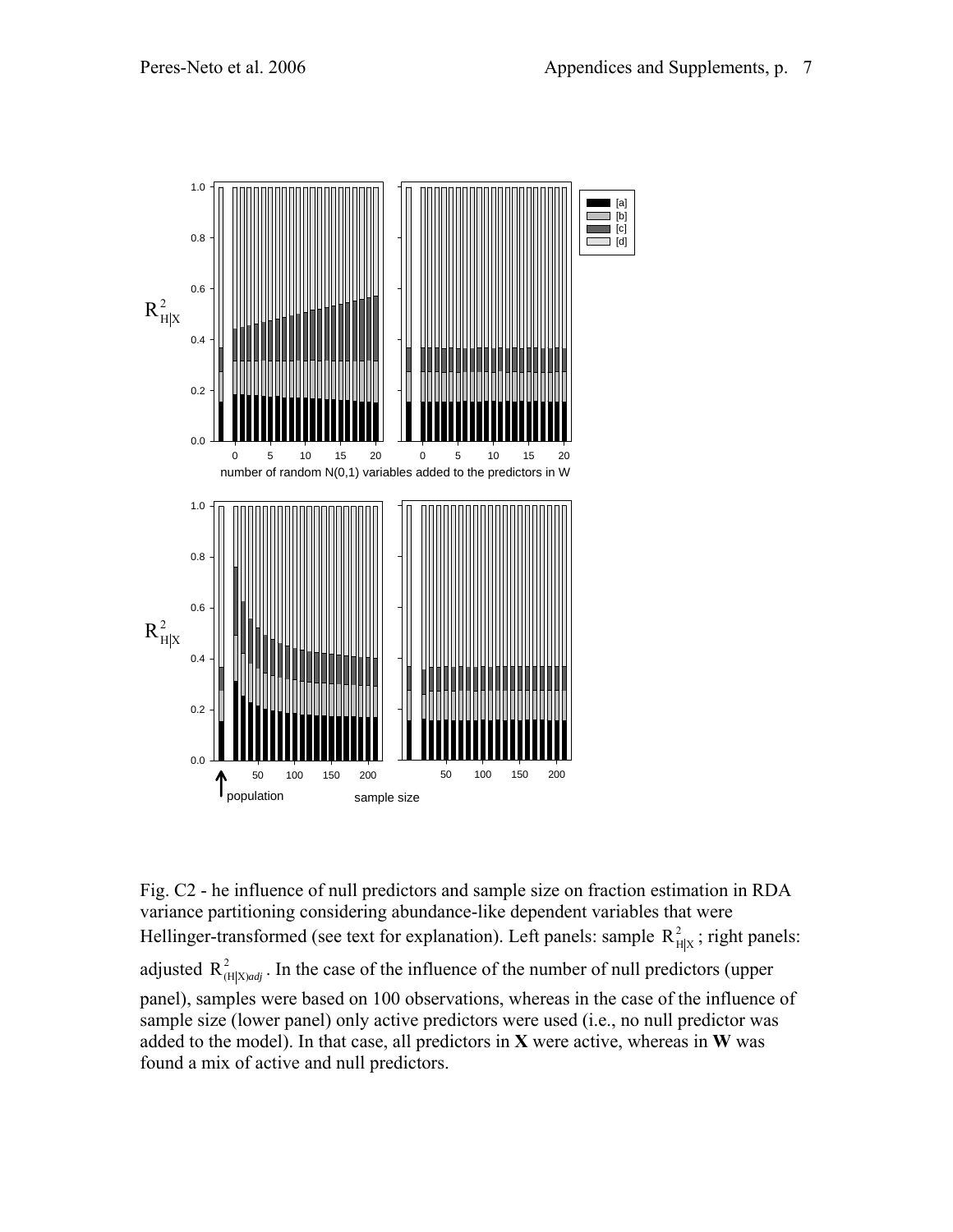### **APPENDIX D**

## *Ecological Archives* **E087-158-A4**

Simulation study showing the accuracy of the Suggested bootstrapped adjusted  $R^2$ :

Bootstrapped adjusted  $R_{Y|X}^2$  was calculated as in equation 11, where the total sumof-squares (SST = *trace* ( $Y_{cent}$  ' $Y_{cent}$ )) in the equation was divided by *n* instead of (*n*-1) as in equation 4. Our decision was based on the fact that the maximum likelihood estimator of SST based on *n* provided better adjusted estimates under bootstrap (Table D2). Here we provide the simulations used to advocate the proposed estimator in equation 11 (text). Simulations were based on multiple regressions (i.e., one response variable) rather than canonical analysis since the only simulation work to assess the accuracy of bootstrap  $R_{adj}^2$  used multiple regressions (Ohtani 2000). Another set of simulations, not shown here, indicates that our estimator is also better in the case of canonical analysis. He used a formulation like the one in equation 10, but considering the denominator based on SST<sub>Boot</sub> (*trace*( $Y_{\text{host}}' Y_{\text{host}}$ )/(n-1)) instead of  $trace(Y_{cent} | Y_{cent})/n$  or  $trace(Y_{cent} | Y_{cent})/(n-1)$ . He also applied a bootstrap based on residuals, so that results are directly comparable between formulations. To compare these estimators we applied the protocol implemented in Ohtani (2000) as follows:

1. Generate sample response y and predictor **X** variables from  $\rho^2$  (i.e., population  $R^2$ ) as follows:

$$
\lambda \text{=} n \rho^2 (1 - \rho^2)
$$

where  $n$  is sample size

$$
\gamma = \sqrt{\lambda / p}
$$

where  $\gamma$  is a (1 x *p*) vector with all elements equal to  $\sqrt{\lambda}/p$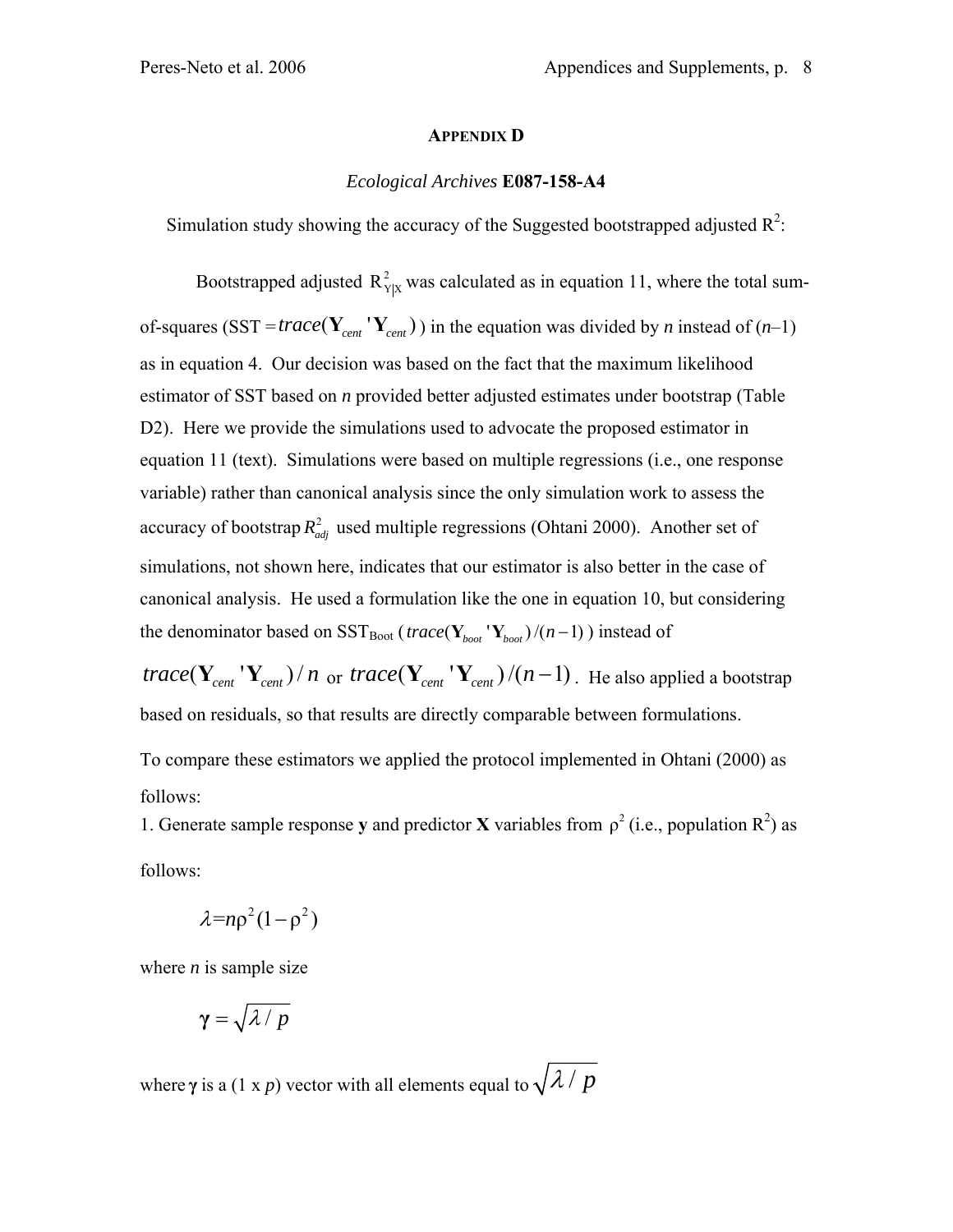$$
\boldsymbol{\beta} = (\mathbf{X'X})^{-0.5} \boldsymbol{\gamma}
$$

where  $\beta$  is a (*p* x 1) vector of slopes, **X** is a (*n* x *p*) matrix containing *p* random normally distributed variables  $N(0,1)$ . Note that columns of **X** were standardized (i.e., mean = 0 and variance  $= 1$ ).

$$
y = X\beta + e
$$

where **e** represents a (n x 1) vector containing N(0,1) deviates.

2. Generate 1000 samples based on step 1 for a particular combination of  $\rho^2$ , *n* and *p* and estimate bootstrap adjustments based on 1000 bootstrap samples. Since the

 $p^2$  (population R<sup>2</sup>) is known, we can estimate accuracy by taking the mean over the 1000 estimates of adjusted values and compare it with  $\rho^2$ .

3. We considered the same values for  $\rho^2$ , the number of predictors and sample size. Table D1 presents the results, indicating that the suggested estimator in equation 1 is the most accurate.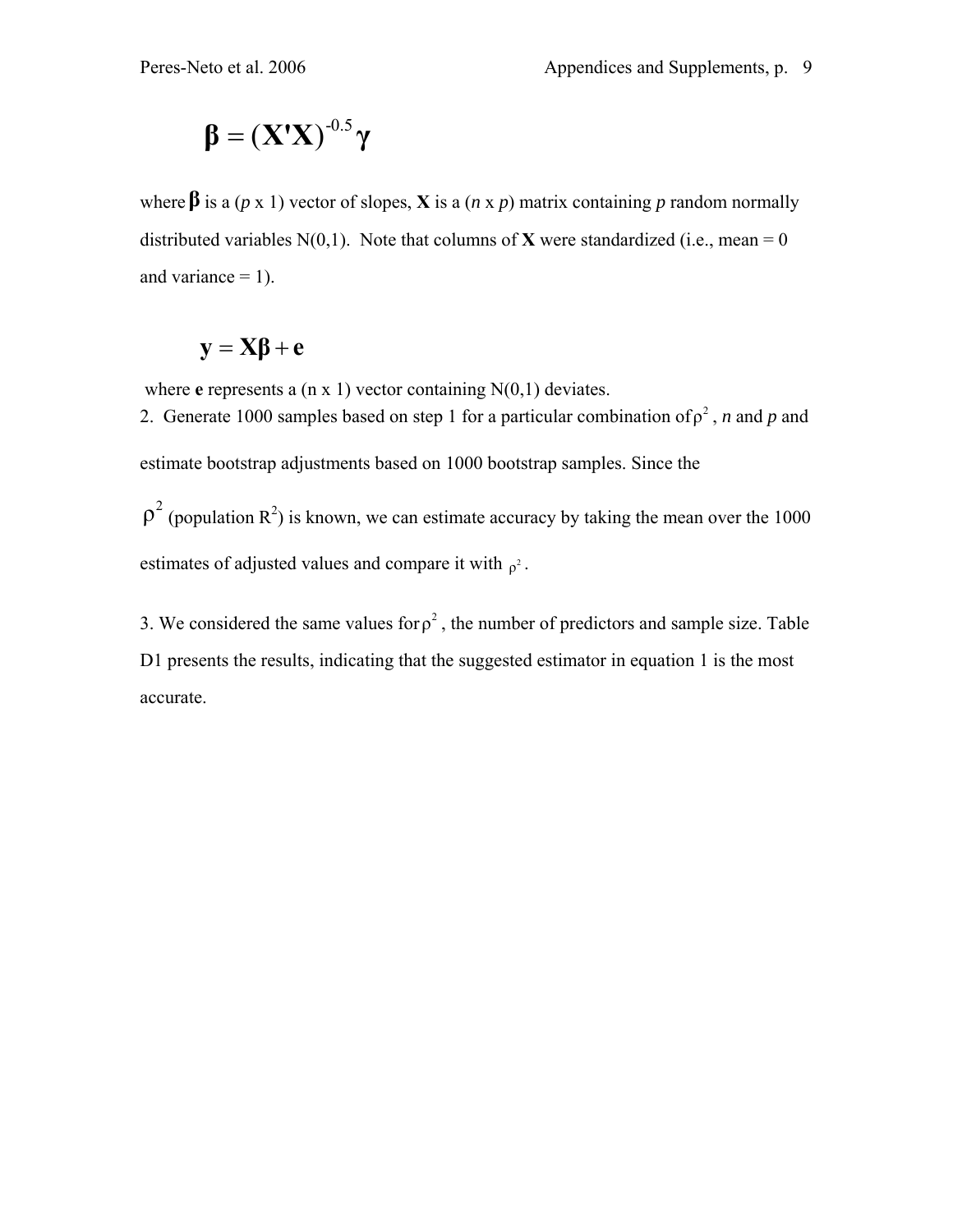| $\boldsymbol{p}$ | $\boldsymbol{n}$ | $\rho^2$ | $Y X$ )adj-boot | (n) $R^2$<br>$(Y X)$ adj-boot | (n-1) Ohtani's |
|------------------|------------------|----------|-----------------|-------------------------------|----------------|
| $\overline{3}$   | 20               | 0.9000   | 0.9044          | 0.9092                        | 0.9042         |
|                  |                  | 0.6670   | 0.6699          | 0.6864                        | 0.6709         |
|                  |                  | 0.5000   | 0.4994          | 0.5244                        | 0.5153         |
|                  |                  | 0.3330   | 0.3337          | 0.3670                        | 0.3608         |
|                  | 40               | 0.9000   | 0.9017          | 0.9041                        | 0.9029         |
|                  |                  | 0.6670   | 0.6667          | 0.6751                        | 0.6662         |
|                  |                  | 0.5000   | 0.5056          | 0.5180                        | 0.5060         |
|                  |                  | 0.3330   | 0.3338          | 0.3504                        | 0.3450         |
|                  | 80               | 0.9000   | 0.9013          | 0.9025                        | 0.9008         |
|                  |                  | 0.6670   | 0.6680          | 0.6722                        | 0.6689         |
|                  |                  | 0.5000   | 0.5026          | 0.5088                        | 0.4977         |
|                  |                  | 0.3330   | 0.3303          | 0.3387                        | 0.3429         |
| 8                | 20               | 0.9000   | 0.9081          | 0.9127                        | 0.9066         |
|                  |                  | 0.6670   | 0.6770          | 0.6932                        | 0.7027         |
|                  |                  | 0.5000   | 0.5164          | 0.5406                        | 0.5816         |
|                  |                  | 0.3330   | 0.3456          | 0.3783                        | 0.4548         |
|                  | 40               | 0.9000   | 0.9034          | 0.9058                        | 0.9031         |
|                  |                  | 0.6670   | 0.6714          | 0.6796                        | 0.6846         |
|                  |                  | 0.5000   | 0.4997          | 0.5122                        | 0.5392         |
|                  |                  | 0.3330   | 0.3350          | 0.3517                        | 0.3950         |
|                  | 80               | 0.9000   | 0.9005          | 0.9018                        | 0.9021         |
|                  |                  | 0.6670   | 0.6693          | 0.6734                        | 0.6751         |
|                  |                  | 0.5000   | 0.5074          | 0.5136                        | 0.5217         |
|                  |                  | 0.3330   | 0.3356          | 0.3440                        | 0.3703         |

Table D1. Values used in the simulation for comparing bootstrapped adjusted  $\mathbb{R}^2$ .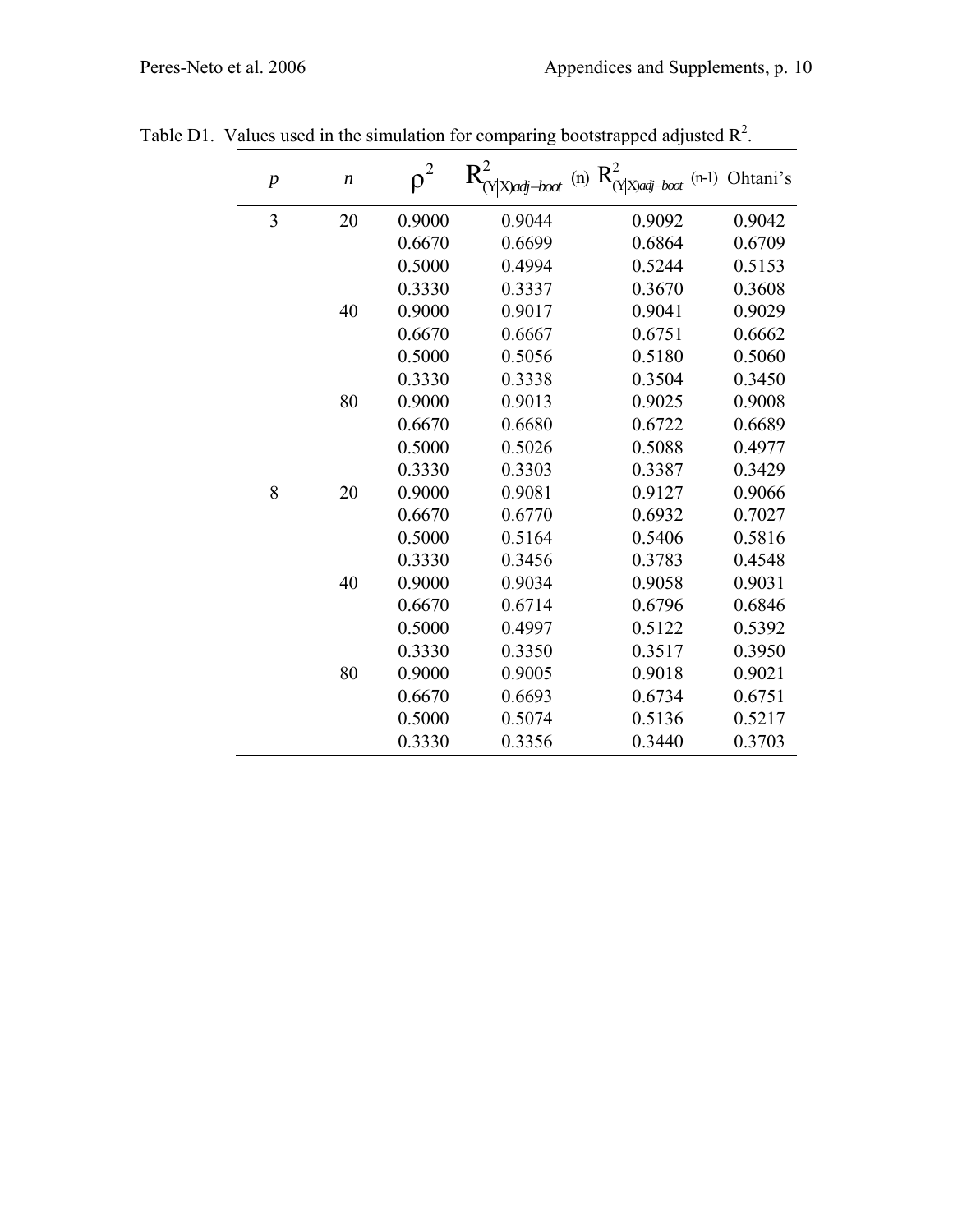### **APPENDIX E**

### *Ecological Archives* **E087-158-A5**

RESULTS OF SIMULATIONS TO ASSESS THE TYPE I ERROR AND POWER OF THE PROPOSED BOOTSTRAP TEST OF THE DIFFERENCE BETWEEN FRACTIONS IN VARIATION PARTITIONING: AN EXPLANATION AND RESULTS FOR REDUNDANCY ANALYSIS (RDA, TABLES E1 AND E2) AND CANONICAL CORRESPONDENCE ANALYSIS (CCA, TABLES E3 AND E4)

In order to assess the statistical robustness of the proposed test, we set out to empirically estimate type I error rates and power based on Monte Carlo experiments (Peres-Neto and Olden 2001). Type I error rates were estimated by considering populations where fractions [a] and [c] were equal in values, whereas power was assessed by creating populations where fractions [a] and [c] had different value. As in our previous experiments, we considered populations by manipulating the slopes in Table B1 to obtain the desired fractions. Here, due the computational limitations given the large number of scenarios considered, instead of building large populations (i.e.,  $n = 200000$ ), we simply generated samples with the desired sample sizes. Both procedures are equivalent, but in the first set of experiments where we wanted to measure the accuracy of the proposed adjustment, it was necessary to know the exact values of the fractions for the populations.

By setting equal multiplication factors for the slopes used to generate matrices **X** and **W** (Table B1), we created populations that were suitable for estimating type I error rates associated with the proposed test, whereas by applying different multiplication factors we created populations suitable for estimating the power of the test procedure. Several populations were considered by the combination of multiplication factors and correlations among predictors to generate desirable [a] and [c] fractions. In addition, in many scenarios, a certain number of null predictors containing only normal error were added to either **X** or **W**, or both. We also used a forward selection procedure in order to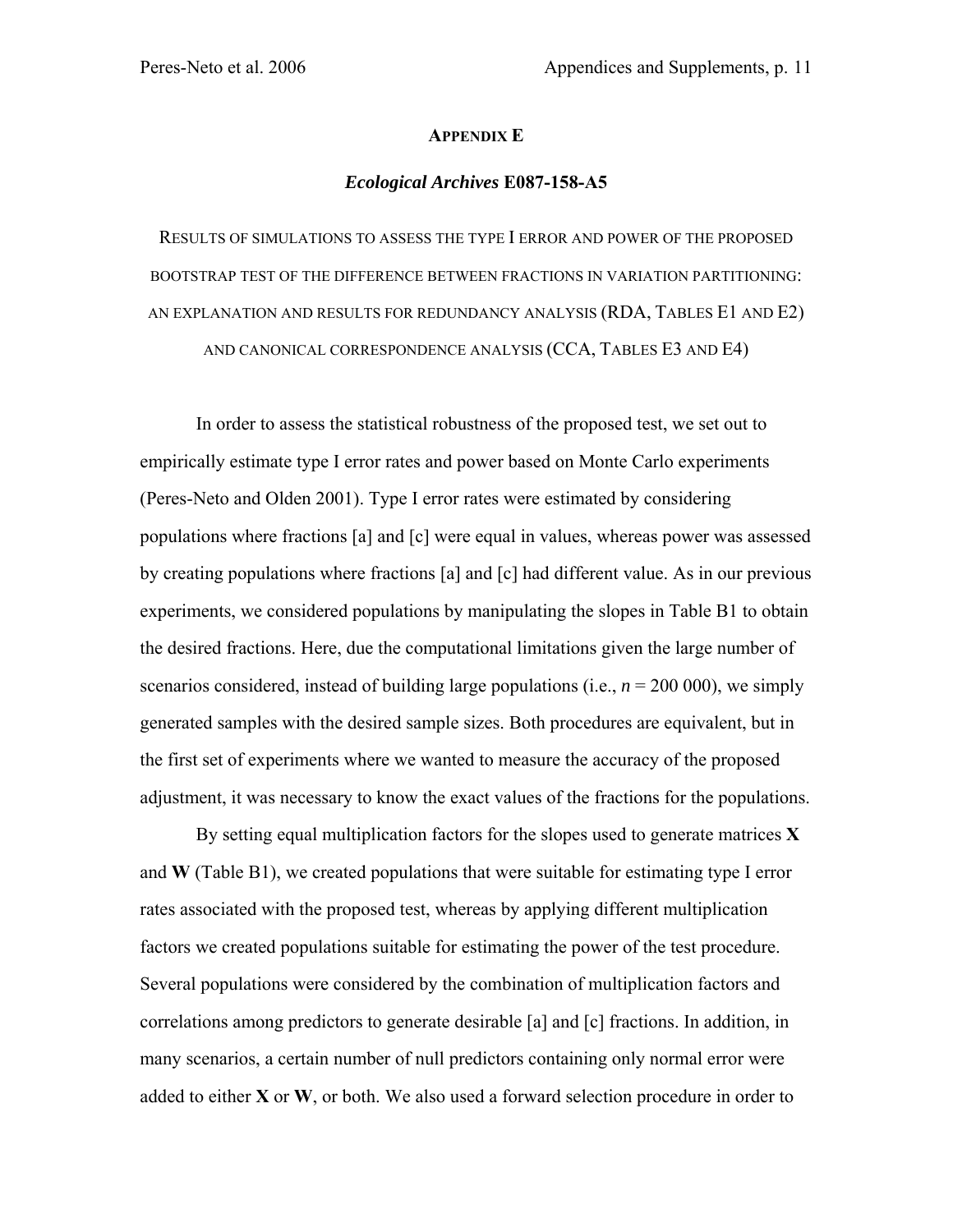assess whether the performance of the testing procedure is increased, especially in the presence of null predictors. The stepwise selection procedure is the same as the permutation-based selection procedure implemented in the program Canoco (ter Braak and Smilauer 2002). 1000 permutations were applied and the selection procedure was stopped when the probability associated with a candidate variable was equal to or smaller than  $\alpha = 0.05$ . Selection was performed in matrices **X** and **W** separately.

The simulation parameters for each population, the average values across samples for fractions [a], [b] and [c] and rejections rates are presented in Table E1 (type I error) and Table E2 (power). The response variables (species) were Hellinger-transformed. Type I error rates were estimated as the number of times the procedure erroneously reported a significant outcome at the 5% significance level when  $mltx = mltw$ . Power was estimated as the number of times a test correctly rejected the null hypothesis at the 5% significance level when mlt<sub>X</sub>  $\neq$  mlt<sub>W</sub>). We considered sample sizes of *n* = 100 and 50 observations. In addition, in order to assess the potential influence of the number of species in the test, we considered populations comprised of 27 species (all species of Table B1 were used) and 10 species (only the first 10 species of Table B1 were considered). Estimates were based on 1000 generated sets of data tables. A statistical test is considered valid if the associated type I error rates are not larger than the established level of significance α for any α value. For simplicity, in the case of type I error assessment, we established a fixed confidence interval around the alpha level as 0.036- 0.064 (confidence intervals were estimated as:  $0.05 \pm \sqrt{0.05(1 - 0.05)/1000}$  where 0.05 represents  $α$  and 1000 is the number of trials). In this way, any estimated type I error rate larger than 0.064 would be considered as significantly different from the expected value of 0.05.

Although type I error rates were not constant across simulations, they were either equal or smaller than the established alpha level when forward selection was not used, hence validating the test (Table E1). While the stepwise procedure was efficient in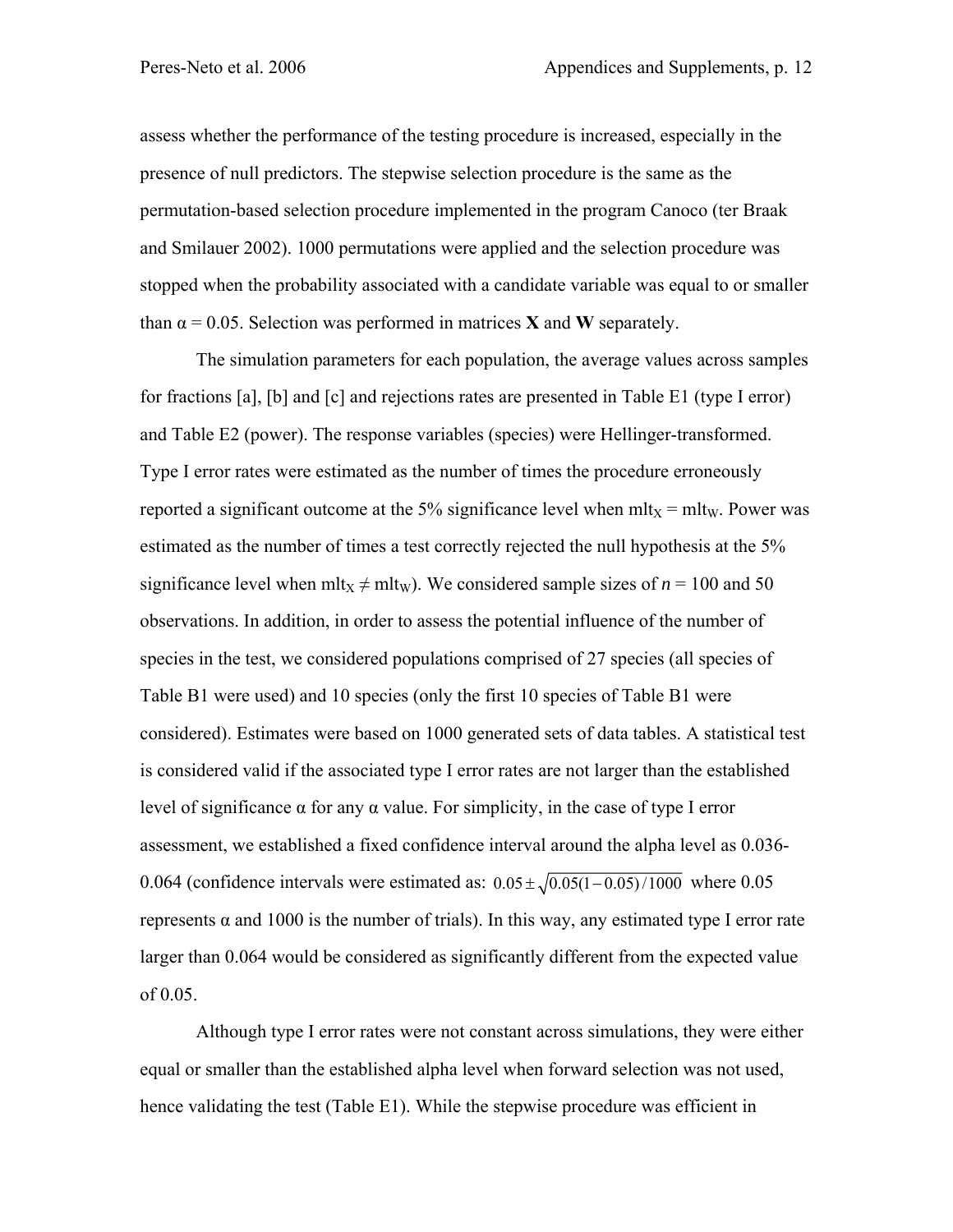eliminating the null predictors present in matrices **X** and **W**, the selected sets of active predictors (i.e.,  $b \neq 0$ ) were not always consistent across the two matrices of predictors, leading to increased type I error rates (Table E1), especially in the case of samples of 50 observations. Type I error was not affected by considering a smaller number of species.

Power depended consistently on the difference between fractions [a] and [c] and was only slightly affected by the presence of null predictors in the model (Table E2). This was especially the case when only the matrix of predictors having the smallest population fraction contained null predictors, or when both sets of predictors contained null predictors. Since sampling variation of the adjusted fractions may increase in the presence of null predictors, this is also reflected in the bootstrap confidence intervals. This brings attention to the potential use of bootstrap variance as a mean of detecting the presence of null predictors in a data set.When removing a particular predictor, if the bootstrap variance of the statistic  $R_{(Y|X)adj-boot}^2$  decreases, this may indicate that the variable in question is either null or contributes to only a small portion of the variation in the model. The power of the test procedure was smaller in the simulations where 10 species only were considered. By analyzing a larger number of species, greater sampling stability was achieved, hence power increased.

It is interesting to note that the estimation of fractions were in average more accurate when using the full set of predictors than when applying forward selection. Rencher and Pun (1980) using simulations found that in univariate multivariate regression,  $R^2$  is in inflated when compared to the expected size. In our case, values were slightly smaller given that before applying the forward selection procedure we conducted an overall test of significance considering all predictors in the model. If the test was not significant, then the forward selection was not conducted and the contribution  $(R^2)$  of the set of predictors that was not significant (X or W, or both) was set to 0. Therefore, given the overall test, our results indicate that the selection procedure provides slightly smaller values as opposed to the unrestricted version of Rencher and Pun (1980).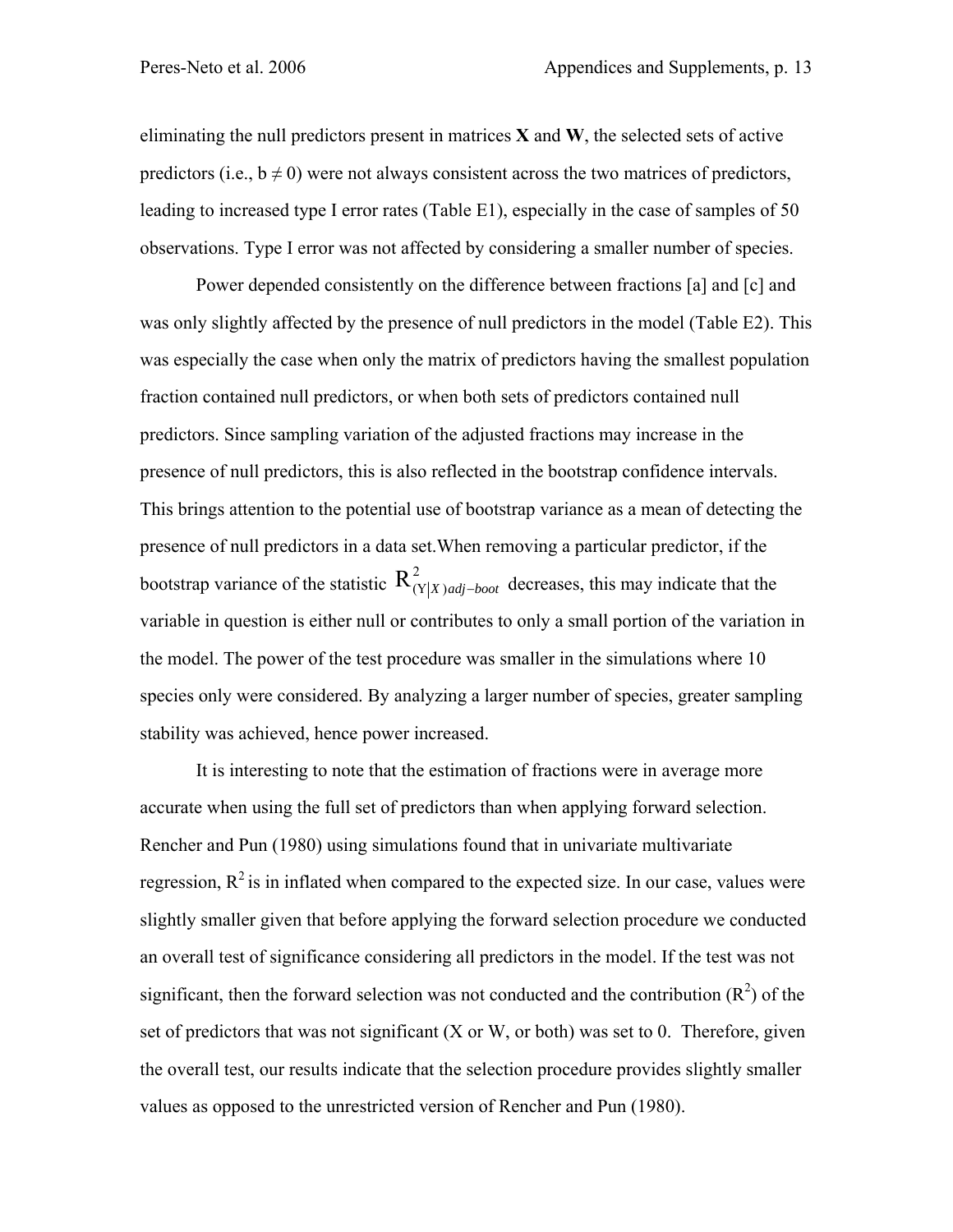The robustness of the proposed testing procedure was also assessed for CCA. Note that in this case, CCA residuals were bootstrapped. Simulation parameters and results are presented in Table E3 (type I error rate) and Table E4 (power). As before, sample sizes of 100 and 50 observations for populations composed of 27 species, as well 100 observations for populations composed of 10 species, were considered. Forward selection of predictors was not conducted here, given its lower performance compared to the direct test of fractions for the Hellinger-based RDA, especially for small sample sizes. The multiplication factors were modified to obtain measurable differences between the CCA fractions. Samples based on mlt<sub>X</sub> =  $0.0010$  and mlt<sub>W</sub> =  $0.0010$  and 10 species occasionally had 1 or 2 sites per sample without any species present. When this happened, a species was chosen at random and a value of 1 was placed in the empty row of matrix **Y** because CCA cannot be computed with species that are missing in all samples. An important aspect of CCA is the shared fraction [b]. Even if predictors are perfectly orthogonal (i.e., correlation of zero), fraction [b] in CCA is not 0. This is because weights based on the species matrix are applied during regression, so that the predictors are no longer orthogonal after weighting. This analytical aspect could be modified by weighting the regressors prior to orthogonalization. Note, however, that current codes (e.g., Canoco, Vegan, PC-ORD) do not carry this implementation since orthogonal regressors will always provide a non-zero fraction [b] in CCA. Available computer programs for CCA offer no solution to that problem. As currently implemented, the analysis of a response data table made of species abundances against factors of an ecological experiment that were designed to be orthogonal, CCA will not keep the factors orthogonal and will generate a non-zero fraction [b] representing non-existing shared explanation of the species abundances data between the orthogonal factors. As in Hellinger-based RDA (Table E1), type I error rates in CCA (Table E3) were also equal to or smaller than the established alpha level. Power (Table E4) varied according to the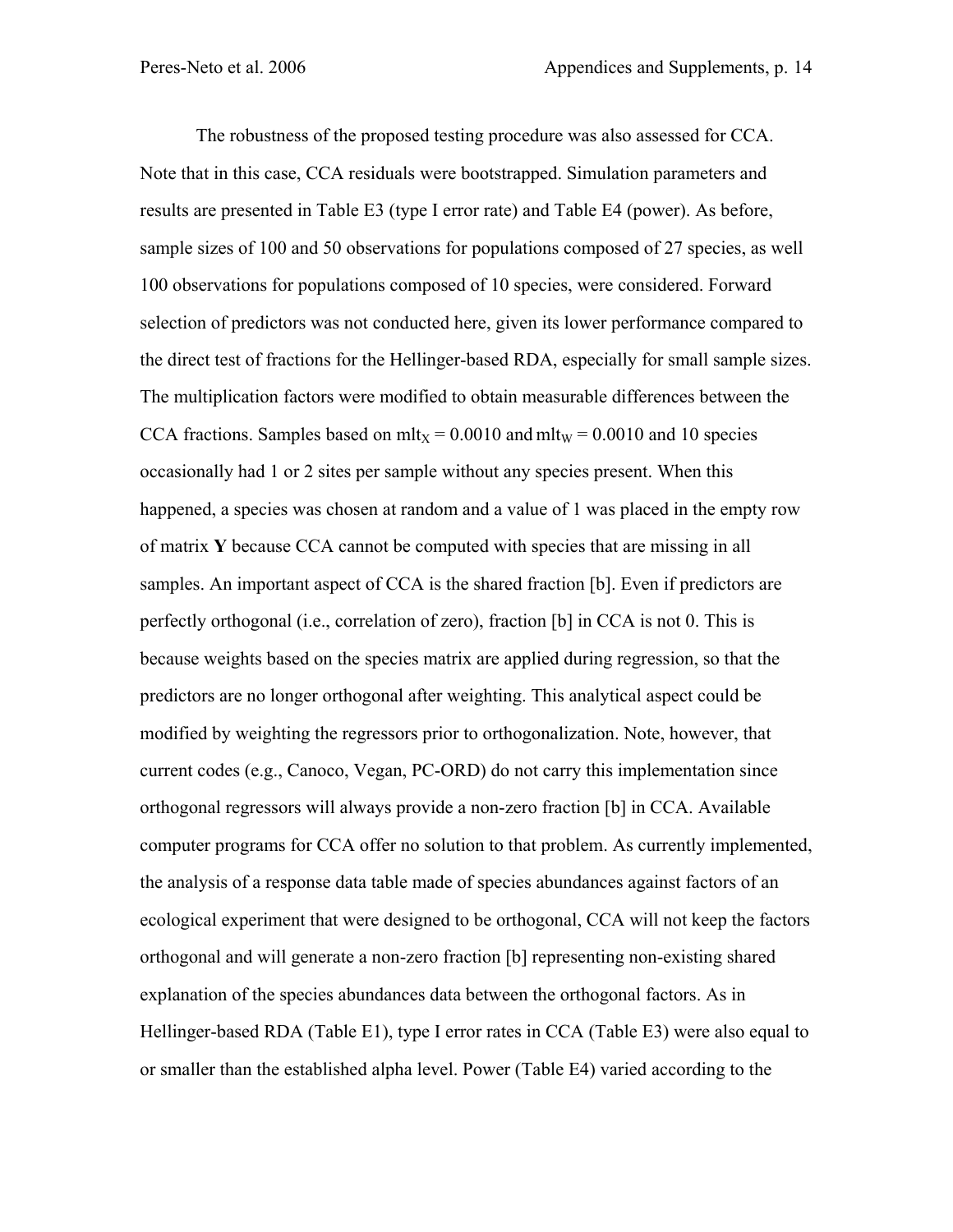differences between fractions, and was also smaller when considering populations consisting of 10 species.

# LITERATURE CITED

Rencher, A.C., and F.C. Pun. 1980. Inflation of  $R^2$  in best subset regression. Technometrics 22: 49-53.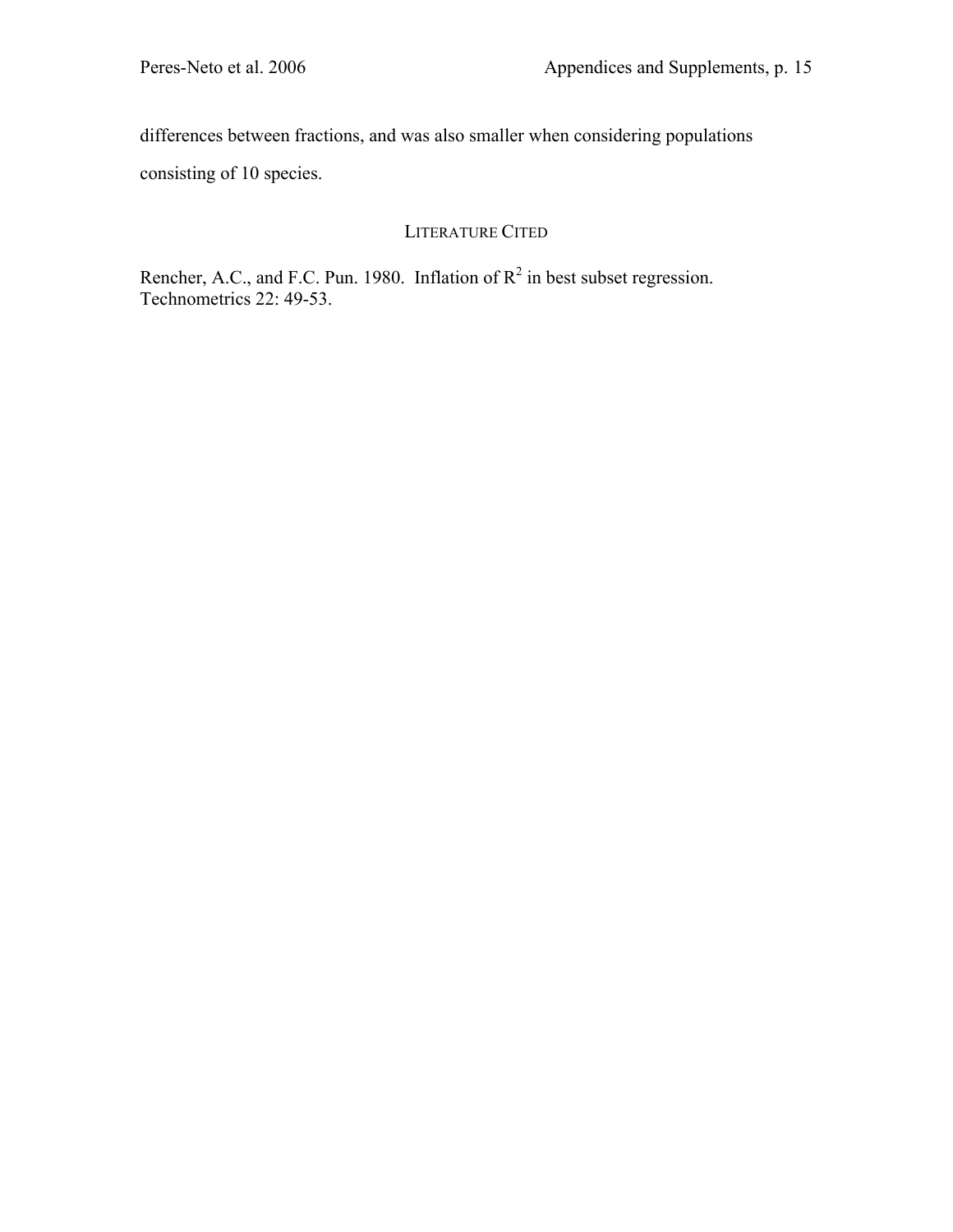# Peres-Neto et al. 2006 Appendices and Supplements, p. 16

|                  |         |                  | Number of $N(0,1)$ |                  | Selection of |      | $n=100, 27$ species |      |           |      |                | $n = 50$ , 27 species |           | $n = 100$ , 10 species |                |      |           |
|------------------|---------|------------------|--------------------|------------------|--------------|------|---------------------|------|-----------|------|----------------|-----------------------|-----------|------------------------|----------------|------|-----------|
|                  | Mlt for |                  | variables added    |                  | variables    |      | Mean estimates      |      | Rejection |      | Mean estimates |                       | Rejection |                        | Mean estimates |      | Rejection |
| X                | W       | r(X, W)          | $\mathbf X$        | W                | in model     | [a]  | [b]                 | [c]  | rates     | [a]  | [b]            | [c]                   | rates     | [a]                    | [b]            | [c]  | rates     |
|                  |         |                  | $\overline{0}$     | $\overline{0}$   | none         | 0.14 | 0.02                | 0.14 | 0.022     | 0.14 | 0.02           | 0.14                  | 0.025     | 0.15                   | 0.03           | 0.15 | 0.024     |
| 0.0070           | 0.0070  | 0.1              |                    |                  | $_{\rm FS}$  | 0.13 | 0.03                | 0.13 | 0.033     | 0.10 | 0.04           | 0.10                  | 0.074     | 0.14                   | 0.03           | 0.15 | 0.040     |
|                  |         |                  | 5                  | $\boldsymbol{0}$ | none         | 0.14 | 0.02                | 0.14 | 0.032     | 0.14 | 0.02           | 0.14                  | 0.015     | 0.15                   | 0.03           | 0.15 | 0.034     |
|                  |         |                  |                    |                  | <b>FS</b>    | 0.13 | 0.03                | 0.13 | 0.031     | 0.10 | 0.04           | 0.10                  | 0.065     | 0.15                   | 0.03           | 0.14 | 0.046     |
|                  |         |                  | $\boldsymbol{0}$   | $\overline{0}$   | none         | 0.27 | 0.12                | 0.27 | 0.032     | 0.27 | 0.10           | 0.28                  | 0.057     | 0.27                   | 0.12           | 0.27 | 0.053     |
|                  |         |                  |                    |                  | <b>FS</b>    | 0.27 | 0.12                | 0.26 | 0.043     | 0.22 | 0.14           | 0.23                  | 0.103     | 0.27                   | 0.13           | 0.27 | 0.058     |
| 0.1000<br>0.1000 |         | 0.05             | 5                  | $\mathbf{0}$     | none         | 0.27 | 0.12                | 0.27 | 0.046     | 0.28 | 0.10           | 0.28                  | 0.048     | 0.28                   | 0.12           | 0.27 | 0.048     |
|                  |         |                  |                    |                  | <b>FS</b>    | 0.26 | 0.13                | 0.26 | 0.055     | 0.23 | 0.14           | 0.22                  | 0.104     | 0.27                   | 0.13           | 0.26 | 0.060     |
|                  |         |                  | 10                 | $\boldsymbol{0}$ | none         | 0.27 | 0.12                | 0.27 | 0.052     | 0.27 | 0.11           | 0.28                  | 0.051     | 0.28                   | 0.11           | 0.28 | 0.052     |
|                  |         |                  |                    |                  | <b>FS</b>    | 0.27 | 0.13                | 0.26 | 0.061     | 0.23 | 0.16           | 0.21                  | 0.149     | 0.27                   | 0.13           | 0.26 | 0.061     |
|                  |         |                  | 5                  | 5                | none         | 0.27 | 0.12                | 0.27 | 0.055     | 0.27 | 0.11           | 0.28                  | 0.056     | 0.28                   | 0.11           | 0.28 | 0.047     |
|                  |         |                  |                    |                  | <b>FS</b>    | 0.26 | 0.13                | 0.26 | 0.068     | 0.22 | 0.16           | 0.22                  | 0.130     | 0.27                   | 0.13           | 0.27 | 0.063     |
| 0.0100           | 0.0100  | 0.02             | $\boldsymbol{0}$   | $\boldsymbol{0}$ | none         | 0.25 | 0.04                | 0.25 | 0.034     | 0.25 | 0.03           | 0.25                  | 0.048     | 0.27                   | 0.04           | 0.27 | 0.038     |
|                  |         |                  |                    |                  | <b>FS</b>    | 0.24 | 0.05                | 0.24 | 0.039     | 0.19 | 0.07           | 0.19                  | 0.113     | 0.26                   | 0.05           | 0.26 | 0.051     |
|                  |         |                  | 5                  | $\boldsymbol{0}$ | none         | 0.25 | 0.04                | 0.25 | 0.045     | 0.25 | 0.03           | 0.25                  | 0.031     | 0.27                   | 0.04           | 0.27 | 0.041     |
|                  |         |                  |                    |                  | <b>FS</b>    | 0.24 | 0.05                | 0.23 | 0.059     | 0.19 | 0.08           | 0.19                  | 0.112     | 0.26                   | 0.06           | 0.25 | 0.060     |
|                  |         |                  | $\boldsymbol{0}$   | $\mathbf{0}$     | none         | 0.14 | 0.02                | 0.14 | 0.022     | 0.14 | 0.02           | 0.14                  | 0.025     | 0.15                   | 0.03           | 0.15 | 0.024     |
|                  |         |                  |                    |                  | <b>FS</b>    | 0.13 | 0.03                | 0.13 | 0.033     | 0.10 | 0.04           | 0.10                  | 0.074     | 0.14                   | 0.03           | 0.15 | 0.040     |
|                  |         |                  | 5                  | $\boldsymbol{0}$ | none         | 0.14 | 0.02                | 0.14 | 0.032     | 0.14 | 0.02           | 0.14                  | 0.015     | 0.15                   | 0.03           | 0.15 | 0.034     |
| 0.0008           | 0.0008  | 0.02             |                    |                  | $_{\rm FS}$  | 0.13 | 0.03                | 0.13 | 0.031     | 0.10 | 0.04           | 0.10                  | 0.065     | 0.15                   | 0.03           | 0.14 | 0.046     |
|                  |         |                  | 10                 | $\boldsymbol{0}$ | none         | 0.14 | 0.02                | 0.14 | 0.026     | 0.14 | 0.02           | 0.14                  | 0.019     | 0.15                   | 0.02           | 0.15 | 0.022     |
|                  |         |                  |                    |                  | <b>FS</b>    | 0.13 | 0.03                | 0.13 | 0.035     | 0.10 | 0.05           | 0.10                  | 0.085     | 0.15                   | 0.03           | 0.14 | 0.043     |
|                  |         |                  | 5                  | 5                | none         | 0.14 | 0.02                | 0.14 | 0.027     | 0.14 | 0.02           | 0.14                  | 0.021     | 0.15                   | 0.02           | 0.15 | 0.022     |
|                  |         |                  |                    |                  | <b>FS</b>    | 0.13 | 0.03                | 0.13 | 0.028     | 0.10 | 0.05           | 0.10                  | 0.076     | 0.15                   | 0.03           | 0.15 | 0.035     |
| 0.0200           | 0.0200  | $\boldsymbol{0}$ | $\boldsymbol{0}$   | $\mathbf{0}$     | none         | 0.29 | 0.00                | 0.29 | 0.031     | 0.29 | $-0.01$        | 0.30                  | 0.050     | 0.31                   | 0.00           | 0.31 | 0.037     |
|                  |         |                  |                    |                  | <b>FS</b>    | 0.28 | 0.01                | 0.27 | 0.043     | 0.20 | 0.06           | 0.21                  | 0.122     | 0.29                   | 0.01           | 0.29 | 0.056     |
|                  |         |                  | 5                  | $\Omega$         | none         | 0.29 | 0.00                | 0.29 | 0.044     | 0.30 | $-0.01$        | 0.29                  | 0.033     | 0.31                   | 0.00           | 0.31 | 0.036     |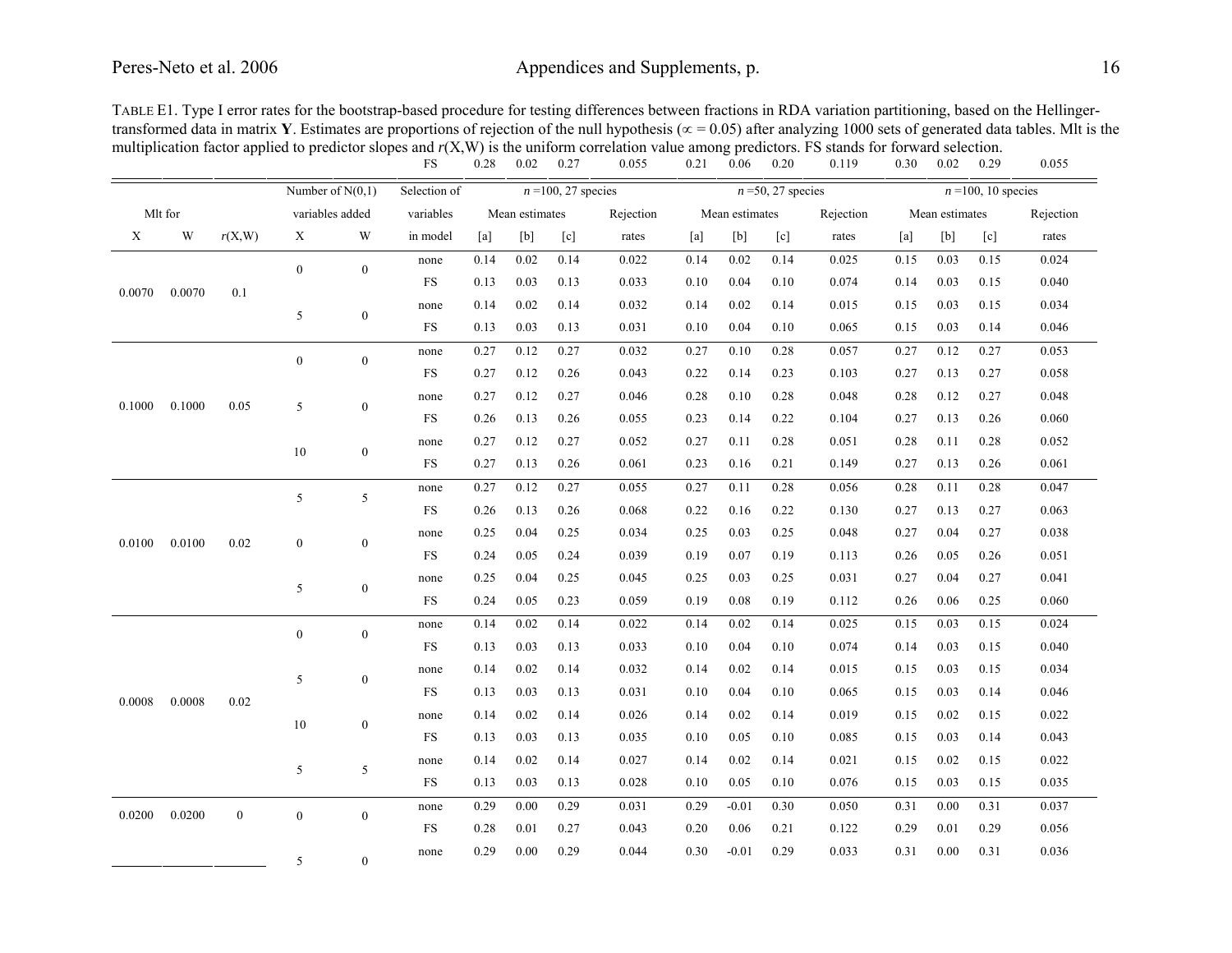TABLE E2. Power estimates for the bootstrap-based procedure for testing differences between fractions in RDA variance partitioning based on the Hellinger transformed data. Estimates are based on the average proportion of rejections (∝=0.05) per 1000 sample test. Mlt is the multiplication factor applied to predictor slopes and r (X,W) the uniform correlation value among predictors. FS stands for forward selection.

|         |        |        |                  | Number of $N(0,1)$ | Selection of |      |                | $n = 100$ , 27 species |           |      |                | $n = 50$ , 27 species |           | $n = 100$ , 10 species |                |                   |           |  |
|---------|--------|--------|------------------|--------------------|--------------|------|----------------|------------------------|-----------|------|----------------|-----------------------|-----------|------------------------|----------------|-------------------|-----------|--|
| Mlt for |        |        |                  | variables added    | variables    |      | Mean estimates |                        | Rejection |      | Mean estimates |                       | Rejection |                        | Mean estimates |                   | Rejection |  |
| X       | W      | r(X,W) | X                | W                  | in model     | [a]  | [b]            | [c]                    | rates     | [a]  | [b]            | $\lceil c \rceil$     | rates     | [a]                    | [b]            | $\lceil c \rceil$ | rates     |  |
| 0.0018  | 0.0008 | 0.1    | $\boldsymbol{0}$ | $\mathbf{0}$       | None         | 0.23 | 0.11           | 0.05                   | 0.995     | 0.24 | 0.10           | 0.05                  | 0.826     | 0.25                   | 0.12           | 0.05              | 0.985     |  |
|         |        |        |                  |                    | <b>FS</b>    | 0.23 | 0.11           | 0.04                   | 0.996     | 0.23 | 0.10           | 0.03                  | 0.885     | 0.26                   | 0.12           | 0.05              | 0.987     |  |
| 0.004   | 0.003  | 0.1    | $\mathbf{0}$     | $\boldsymbol{0}$   | none         | 0.21 | 0.15           | 0.12                   | 0.323     | 0.21 | 0.14           | 0.12                  | 0.148     | 0.22                   | 0.16           | 0.13              | 0.295     |  |
|         |        |        |                  |                    | <b>FS</b>    | 0.21 | 0.15           | 0.11                   | 0.347     | 0.19 | 0.15           | 0.10                  | 0.232     | 0.22                   | 0.16           | 0.12              | 0.316     |  |
|         |        |        | $\boldsymbol{0}$ | $\boldsymbol{0}$   | none         | 0.25 | 0.08           | 0.14                   | 0.398     | 0.25 | 0.07           | 0.14                  | 0.183     | 0.26                   | 0.09           | 0.15              | 0.337     |  |
|         |        |        |                  |                    | <b>FS</b>    | 0.24 | 0.08           | 0.13                   | 0.444     | 0.22 | 0.09           | 0.10                  | 0.294     | 0.26                   | 0.09           | 0.14              | 0.370     |  |
|         |        | 5      |                  | $\boldsymbol{0}$   | none         | 0.25 | 0.08           | 0.14                   | 0.399     | 0.25 | 0.07           | 0.14                  | 0.193     | 0.26                   | 0.09           | 0.15              | 0.344     |  |
| 0.004   | 0.003  | 0.005  |                  |                    | <b>FS</b>    | 0.24 | 0.09           | 0.13                   | 0.453     | 0.22 | 0.10           | 0.10                  | 0.310     | 0.26                   | 0.09           | 0.14              | 0.400     |  |
|         |        |        | $\boldsymbol{0}$ | 5                  | none         | 0.25 | 0.08           | 0.14                   | 0.378     | 0.25 | 0.07           | 0.14                  | 0.151     | 0.26                   | 0.09           | 0.15              | 0.334     |  |
|         |        |        |                  |                    | <b>FS</b>    | 0.24 | 0.09           | 0.13                   | 0.417     | 0.21 | 0.10           | 0.10                  | 0.273     | 0.26                   | 0.10           | 0.14              | 0.358     |  |
|         |        |        | 5                | 5                  | none         | 0.24 | 0.08           | 0.14                   | 0.334     | 0.24 | 0.08           | 0.14                  | 0.152     | 0.27                   | 0.08           | 0.15              | 0.310     |  |
|         |        |        |                  |                    | <b>FS</b>    | 0.24 | 0.09           | 0.13                   | 0.408     | 0.21 | 0.11           | 0.10                  | 0.276     | 0.26                   | 0.09           | 0.14              | 0.380     |  |
|         |        |        | $\boldsymbol{0}$ | $\boldsymbol{0}$   | none         | 0.25 | 0.31           | 0.06                   | 0.748     | 0.26 | 0.30           | 0.07                  | 0.402     | 0.26                   | 0.33           | 0.07              | 0.697     |  |
|         |        |        |                  |                    | <b>FS</b>    | 0.26 | 0.30           | 0.06                   | 0.779     | 0.27 | 0.29           | 0.06                  | 0.463     | 0.27                   | 0.32           | 0.07              | 0.717     |  |
|         |        |        | 5                | $\boldsymbol{0}$   | none         | 0.25 | 0.31           | 0.06                   | 0.706     | 0.26 | 0.30           | 0.07                  | 0.401     | 0.26                   | 0.33           | 0.07              | 0.677     |  |
| 0.04    | 0.02   | 0.2    |                  |                    | <b>FS</b>    | 0.26 | 0.31           | 0.06                   | 0.775     | 0.27 | 0.29           | 0.06                  | 0.499     | 0.27                   | 0.32           | 0.07              | 0.742     |  |
|         |        |        | $\boldsymbol{0}$ | 5                  | none         | 0.25 | 0.31           | 0.06                   | 0.710     | 0.26 | 0.30           | 0.07                  | 0.364     | 0.26                   | 0.33           | 0.07              | 0.665     |  |
|         |        |        |                  |                    | <b>FS</b>    | 0.25 | 0.31           | 0.06                   | 0.729     | 0.26 | 0.30           | 0.07                  | 0.435     | 0.27                   | 0.32           | 0.07              | 0.690     |  |
|         |        |        | 5                | 5                  | none         | 0.25 | 0.31           | 0.06                   | 0.678     | 0.25 | 0.31           | 0.06                  | 0.342     | 0.27                   | 0.32           | 0.07              | 0.676     |  |
|         |        |        |                  |                    | <b>FS</b>    | 0.26 | 0.31           | 0.06                   | 0.727     | 0.26 | 0.31           | 0.06                  | 0.451     | 0.27                   | 0.32           | 0.07              | 0.728     |  |
| 0.008   | 0.005  | 0.05   | $\boldsymbol{0}$ | $\boldsymbol{0}$   | none         | 0.31 | 0.09           | 0.12                   | 0.777     | 0.31 | 0.08           | 0.12                  | 0.407     | 0.33                   | 0.09           | 0.13              | 0.709     |  |
|         |        |        |                  |                    | <b>FS</b>    | 0.30 | 0.09           | 0.11                   | 0.798     | 0.28 | 0.10           | 0.08                  | 0.530     | 0.32                   | 0.10           | 0.12              | 0.745     |  |
| 0.01    | 0.005  | 0.02   | $\mathbf{0}$     | $\boldsymbol{0}$   | none         | 0.39 | 0.03           | 0.10                   | 0.986     | 0.39 | 0.02           | 0.10                  | 0.771     | 0.42                   | 0.04           | 0.10              | 0.980     |  |
|         |        |        |                  |                    | <b>FS</b>    | 0.37 | 0.05           | 0.07                   | 0.990     | 0.35 | 0.06           | 0.05                  | 0.851     | 0.40                   | 0.06           | 0.08              | 0.984     |  |
| 0.015   | 0.01   | 0.02   | $\boldsymbol{0}$ | $\boldsymbol{0}$   | none         | 0.36 | 0.04           | 0.16                   | 0.698     | 0.36 | 0.03           | 0.16                  | 0.332     | 0.38                   | 0.04           | 0.17              | 0.651     |  |
|         |        |        |                  |                    | <b>FS</b>    | 0.34 | 0.05           | 0.14                   | 0.746     | 0.31 | 0.07           | 0.10                  | 0.529     | 0.36                   | 0.06           | 0.15              | 0.717     |  |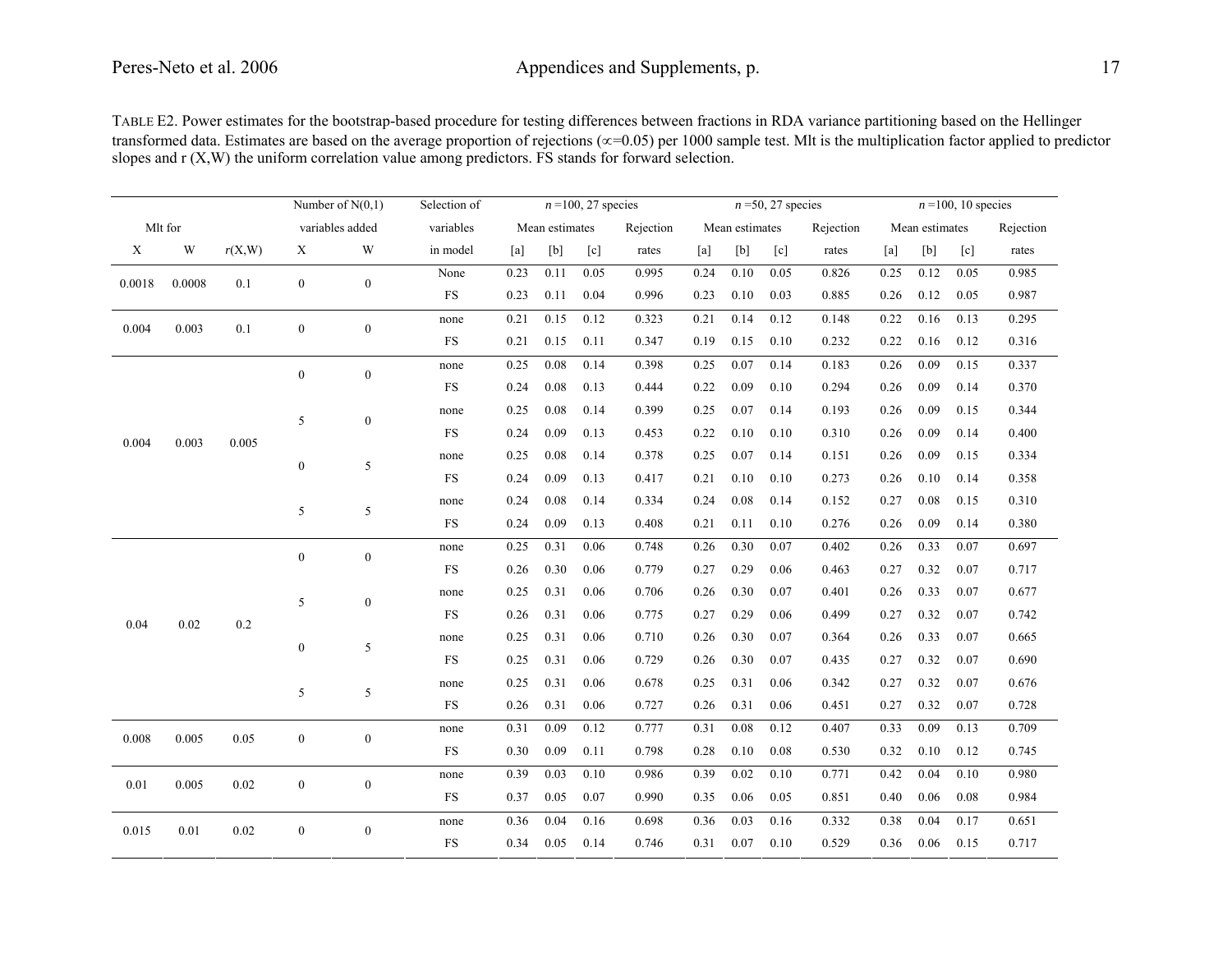| TABLE E3. Type I error estimates for the bootstrap-based procedure for testing differences between fractions in CCA               |
|-----------------------------------------------------------------------------------------------------------------------------------|
| variance partitioning. Estimates are based on the average proportion of rejections ( $\infty$ =0.05) per 1000 sample test. Mlt is |
| the multiplication factor applied to predictor slopes and $r(X, W)$ the uniform correlation value among predictors.               |

|               |      | $n = 100, 27$ species |                 |                    |                              |                      |       | $n = 50, 27$ species | $n = 100, 10$ species |                      |           |       |                  |                              |       |       |
|---------------|------|-----------------------|-----------------|--------------------|------------------------------|----------------------|-------|----------------------|-----------------------|----------------------|-----------|-------|------------------|------------------------------|-------|-------|
|               |      |                       |                 | Number of $N(0,1)$ |                              | Rejection<br>Mean    |       |                      | Mean                  |                      | Rejection | Mean  |                  | Rejection                    |       |       |
| Mlt for       |      |                       | variables added |                    |                              | estimates            |       | rates                | estimates             |                      | rates     |       | estimates        |                              | rates |       |
| W<br>X        |      | r(X, W)               | X               | W                  | [a]                          | [b]                  | [c]   |                      | [a]                   | [b]                  | [c]       |       | [a]              | [b]                          | [c]   |       |
|               |      |                       | $\overline{0}$  | $\mathbf{0}$       |                              | $0.10 \quad 0.08$    | 0.10  | 0.016                | 0.11                  | $0.08$ 0.11          |           | 0.010 | 0.12             | $0.10 \quad 0.12$            |       | 0.015 |
| 0.0010 0.0010 | 0.01 | 5                     | $\overline{0}$  |                    | $0.10 \quad 0.08 \quad 0.10$ |                      | 0.009 |                      | $0.10$ $0.08$ $0.11$  |                      | 0.009     |       | $0.14$ 0.09 0.13 |                              | 0.017 |       |
|               |      | $\overline{0}$        | 5               |                    | $0.11$ $0.08$ $0.10$         |                      | 0.012 |                      | $0.11$ $0.08$ $0.11$  |                      | 0.003     |       | $0.15$ 0.09 0.13 |                              | 0.030 |       |
|               |      |                       | 5               | 5                  |                              | $0.11$ $0.07$ $0.11$ |       | 0.015                |                       | $0.12$ $0.06$ $0.12$ |           | 0.009 |                  | $0.14$ 0.09 0.14             |       | 0.016 |
|               |      |                       | $\overline{0}$  | $\overline{0}$     |                              | $0.18$ 0.23 0.17     |       | 0.035                |                       | $0.18$ 0.22 0.18     |           | 0.032 |                  | $0.20 \quad 0.28 \quad 0.20$ |       | 0.033 |
| 0.0200 0.0200 |      |                       | 5               | $\overline{0}$     |                              | $0.19$ $0.22$ $0.18$ |       | 0.037                |                       | $0.20$ $0.21$ $0.19$ |           | 0.031 |                  | $0.21$ $0.27$ $0.20$         |       | 0.025 |
|               |      | 0.01                  | $\overline{0}$  | 5                  |                              | $0.19$ $0.22$ $0.18$ |       | 0.036                |                       | $0.20$ $0.21$ $0.19$ |           | 0.033 |                  | $0.21$ $0.27$ $0.20$         |       | 0.027 |
|               |      |                       | 5               | 5                  |                              | $0.19$ $0.22$ $0.18$ |       | 0.033                |                       | $0.19$ $0.21$ $0.20$ |           | 0.030 |                  | $0.21$ $0.28$ $0.21$         |       | 0.034 |
|               |      |                       | $\overline{0}$  | $\overline{0}$     |                              | $0.21$ 0.29 0.21     |       | 0.037                |                       | $0.21$ $0.28$ $0.22$ |           | 0.040 |                  | $0.21$ $0.31$ $0.22$         |       | 0.037 |
|               |      |                       | 5               | $\theta$           |                              | $0.22$ $0.29$ $0.21$ |       | 0.035                |                       | $0.23$ 0.27 0.23     |           | 0.040 |                  | 0.23 0.31 0.22               |       | 0.032 |
| 0.0700 0.0700 |      | 0.01                  | $\theta$        | 5                  |                              | $0.22 \quad 0.29$    | 0.21  | 0.042                |                       | $0.23$ 0.27 0.23     |           | 0.039 |                  | 0.23 0.31 0.22               |       | 0.029 |
|               |      |                       | 5               | 5                  |                              | $0.22$ 0.29 0.21     |       | 0.037                |                       | $0.22$ $0.27$ $0.23$ |           | 0.042 |                  | $0.22$ $0.31$ $0.22$         |       | 0.037 |